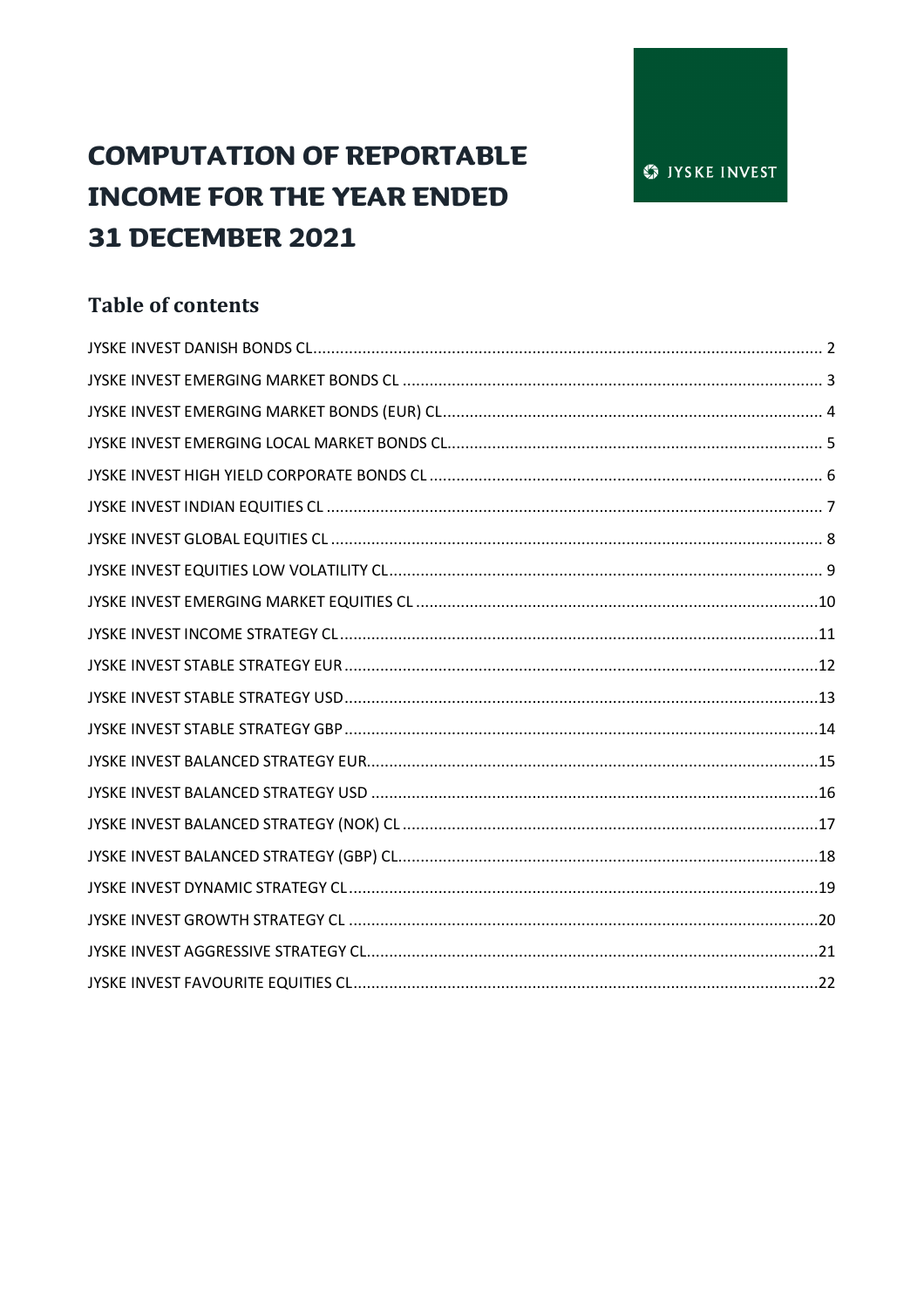### **JYSKE INVEST DANISH BONDS CL**

DK0016260003 Offshore Fund Reporting Reportable period ended 31 December 2021

| <b>Computation of reportable income</b>                                                                       | <b>DKK</b> | <b>DKK</b>     |
|---------------------------------------------------------------------------------------------------------------|------------|----------------|
| Net increase/(decrease) in Net Assets Resulting from Operations                                               |            | (17, 366, 022) |
|                                                                                                               |            |                |
| Adjustments:                                                                                                  |            |                |
| Total capital gains and losses on equities, bonds, derivatives and currencies                                 | 18,379,724 |                |
| Effective interest                                                                                            | 70,482     |                |
| Deemed income from offshore fund investments                                                                  | $\circ$    |                |
|                                                                                                               |            | 18,450,206     |
| Reportable income for the year ended 31 December 2021                                                         |            | 1,084,184      |
|                                                                                                               |            |                |
| The above information was taken from the audited financial statements for Investeringsforeningen Jyske Invest |            |                |
| International for the year ended 31 December 2021.                                                            |            |                |
|                                                                                                               |            |                |
| Distributions                                                                                                 |            |                |
| None made during year                                                                                         |            |                |
|                                                                                                               |            |                |
| Shares in issue at 31 December 2021                                                                           |            | Number         |
| Ordinary shares                                                                                               |            | 1,595,299      |
|                                                                                                               |            |                |
| Reported income per unit of interest in the fund                                                              |            | DKK 0.6796     |
|                                                                                                               |            |                |
| Equalisation arrangements                                                                                     |            |                |

The fund did not operate equalisation arrangements or make any income adjustments during the reporting period to 31 December 2021 nor does it intent to do so in the future.

#### *Effective interest*

*It has been agreed with HMRC that the effective interest calculation will be computed on a straight line basis, based on the difference between the purchase price of the debt instrument and the redemption price, spread over the term of the bond.*

*There will be a full annual adjustment in the period the instrument is acquired and no adjustment in the period in which the instrument is sold.* 

#### *Deemed income from offshore fund investments*

*Where the JI sub-funds hold shares in other offshore funds (e.g. other JI sub-funds), the attributable distributions or reportable income of those offshore funds will need to be included in the JI sub-funds reportable income calculation.*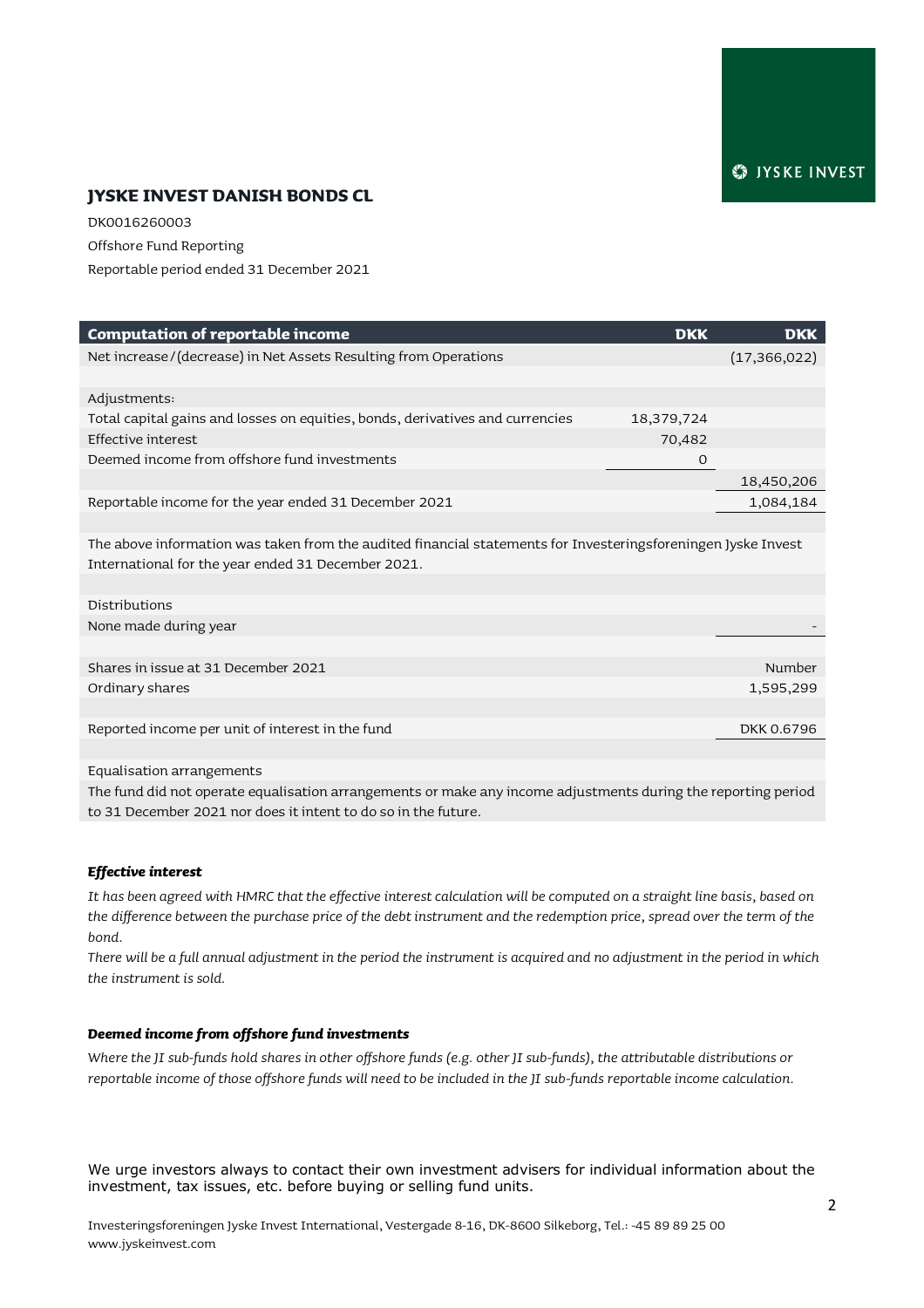# **JYSKE INVEST EMERGING MARKET BONDS CL**

DK0016272446 Offshore Fund Reporting Reportable period ended 31 December 2021

| <b>Computation of reportable income</b>                                                                       | <b>USD</b> | <b>USD</b>  |
|---------------------------------------------------------------------------------------------------------------|------------|-------------|
| Net increase/(decrease) in Net Assets Resulting from Operations                                               |            | (368, 850)  |
|                                                                                                               |            |             |
| Adjustments:                                                                                                  |            |             |
| Total capital gains and losses on equities, bonds, derivatives and currencies                                 | 685,994    |             |
| Effective interest                                                                                            | 54,308     |             |
| Deemed income from offshore fund investments                                                                  | O          |             |
|                                                                                                               |            | 740,302     |
| Reportable income for the year ended 31 December 2021                                                         |            | 371,452     |
|                                                                                                               |            |             |
| The above information was taken from the audited financial statements for Investeringsforeningen Jyske Invest |            |             |
| International for the year ended 31 December 2021.                                                            |            |             |
|                                                                                                               |            |             |
| Distributions                                                                                                 |            |             |
| None made during year                                                                                         |            |             |
|                                                                                                               |            |             |
| Shares in issue at 31 December 2021                                                                           |            | Number      |
| Ordinary shares                                                                                               |            | 16,083      |
|                                                                                                               |            |             |
| Reported income per unit of interest in the fund                                                              |            | USD 23.0959 |
|                                                                                                               |            |             |
|                                                                                                               |            |             |

Equalisation arrangements The fund did not operate equalisation arrangements or make any income adjustments during the reporting period to 31 December 2021 nor does it intent to do so in the future.

#### *Effective interest*

*It has been agreed with HMRC that the effective interest calculation will be computed on a straight line basis, based on the difference between the purchase price of the debt instrument and the redemption price, spread over the term of the bond.*

*There will be a full annual adjustment in the period the instrument is acquired and no adjustment in the period in which the instrument is sold.* 

#### *Deemed income from offshore fund investments*

*Where the JI sub-funds hold shares in other offshore funds (e.g. other JI sub-funds), the attributable distributions or reportable income of those offshore funds will need to be included in the JI sub-funds reportable income calculation.*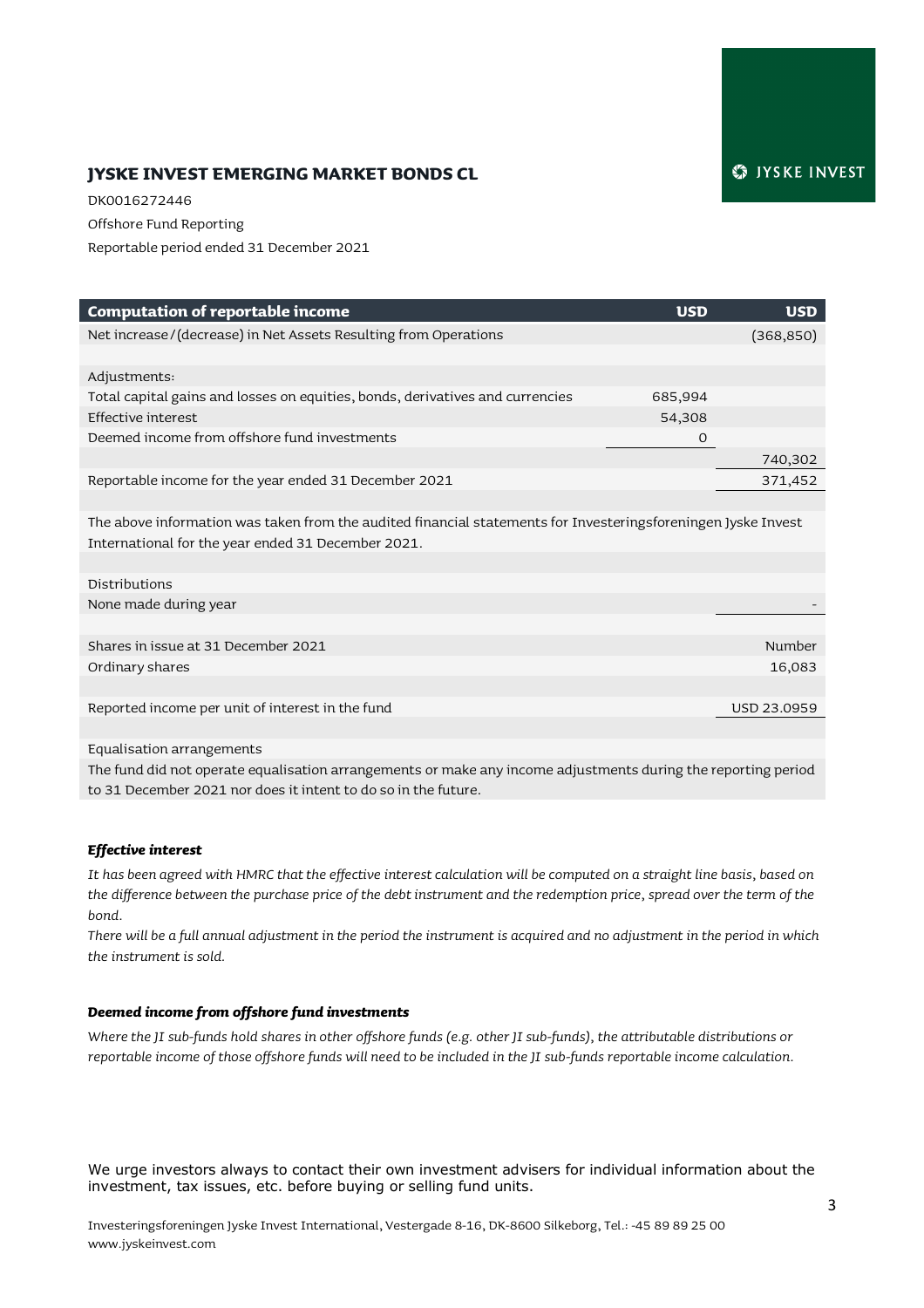# SIYSKE INVEST

# **JYSKE INVEST EMERGING MARKET BONDS (EUR) CL**

DK0016261910 Offshore Fund Reporting Reportable period ended 31 December 2021

| <b>Computation of reportable income</b>                                                                       | <b>EUR</b> | <b>EUR</b>  |
|---------------------------------------------------------------------------------------------------------------|------------|-------------|
| Net increase/(decrease) in Net Assets Resulting from Operations                                               |            | (1,509,436) |
|                                                                                                               |            |             |
| Adjustments:                                                                                                  |            |             |
| Total capital gains and losses on equities, bonds, derivatives and currencies                                 | 2,607,254  |             |
| Effective interest                                                                                            | 185,074    |             |
| Deemed income from offshore fund investments                                                                  | O          |             |
|                                                                                                               |            | 2,792,328   |
| Reportable income for the year ended 31 December 2021                                                         |            | 1,282,892   |
|                                                                                                               |            |             |
| The above information was taken from the audited financial statements for Investeringsforeningen Jyske Invest |            |             |
| International for the year ended 31 December 2021.                                                            |            |             |
|                                                                                                               |            |             |
| Distributions                                                                                                 |            |             |
| None made during year                                                                                         |            |             |
|                                                                                                               |            |             |
| Shares in issue at 31 December 2021                                                                           |            | Number      |
| Ordinary shares                                                                                               |            | 113,869     |
|                                                                                                               |            |             |
| Reported income per unit of interest in the fund                                                              |            | EUR 11.2664 |
|                                                                                                               |            |             |

Equalisation arrangements

The fund did not operate equalisation arrangements or make any income adjustments during the reporting period to 31 December 2021 nor does it intent to do so in the future.

#### *Effective interest*

*It has been agreed with HMRC that the effective interest calculation will be computed on a straight line basis, based on the difference between the purchase price of the debt instrument and the redemption price, spread over the term of the bond.*

*There will be a full annual adjustment in the period the instrument is acquired and no adjustment in the period in which the instrument is sold.* 

#### *Deemed income from offshore fund investments*

*Where the JI sub-funds hold shares in other offshore funds (e.g. other JI sub-funds), the attributable distributions or reportable income of those offshore funds will need to be included in the JI sub-funds reportable income calculation.*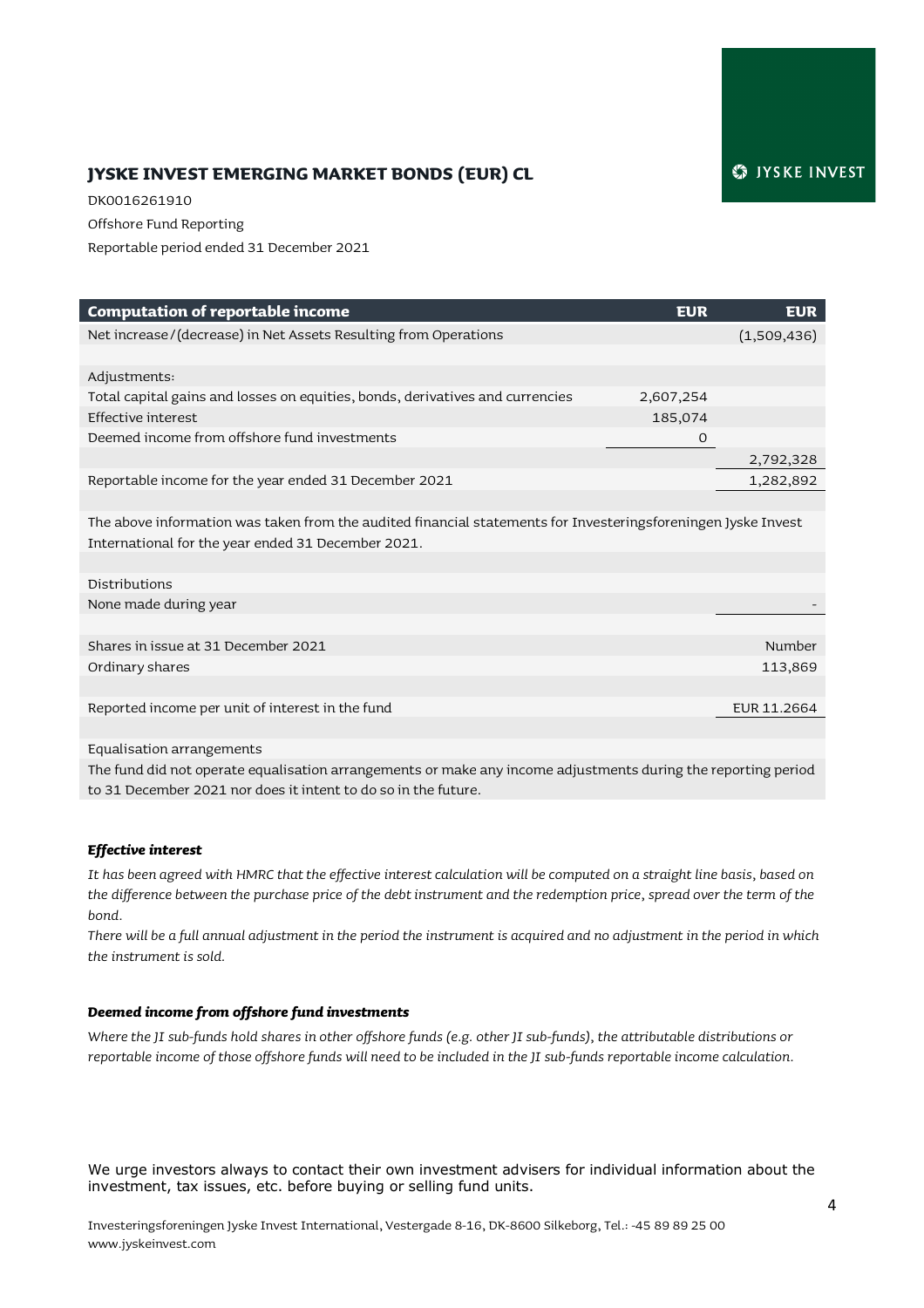# **JYSKE INVEST EMERGING LOCAL MARKET BONDS CL**

DK0060009751 Offshore Fund Reporting Reportable period ended 31 December 2021

| <b>Computation of reportable income</b>                                                                       | <b>EUR</b>  | <b>EUR</b>        |
|---------------------------------------------------------------------------------------------------------------|-------------|-------------------|
| Net increase/(decrease) in Net Assets Resulting from Operations                                               |             | (206, 742)        |
|                                                                                                               |             |                   |
| Adjustments:                                                                                                  |             |                   |
| Total capital gains and losses on equities, bonds, derivatives and currencies                                 | 696,048     |                   |
| Effective interest                                                                                            | 18,251      |                   |
| Deemed income from offshore fund investments                                                                  | $\mathbf 0$ |                   |
|                                                                                                               |             | 714,299           |
| Reportable income for the year ended 31 December 2021                                                         |             | 507,557           |
|                                                                                                               |             |                   |
| The above information was taken from the audited financial statements for Investeringsforeningen Jyske Invest |             |                   |
| International for the year ended 31 December 2021.                                                            |             |                   |
|                                                                                                               |             |                   |
| Distributions                                                                                                 |             |                   |
| None made during year                                                                                         |             |                   |
|                                                                                                               |             |                   |
| Shares in issue at 31 December 2021                                                                           |             | Number            |
| Ordinary shares                                                                                               |             | 63,265            |
|                                                                                                               |             |                   |
| Reported income per unit of interest in the fund                                                              |             | <b>EUR 8.0227</b> |
|                                                                                                               |             |                   |
| $\cdots$                                                                                                      |             |                   |

Equalisation arrangements

The fund did not operate equalisation arrangements or make any income adjustments during the reporting period to 31 December 2021 nor does it intent to do so in the future.

#### *Effective interest*

*It has been agreed with HMRC that the effective interest calculation will be computed on a straight line basis, based on the difference between the purchase price of the debt instrument and the redemption price, spread over the term of the bond.*

*There will be a full annual adjustment in the period the instrument is acquired and no adjustment in the period in which the instrument is sold.* 

#### *Deemed income from offshore fund investments*

*Where the JI sub-funds hold shares in other offshore funds (e.g. other JI sub-funds), the attributable distributions or reportable income of those offshore funds will need to be included in the JI sub-funds reportable income calculation.*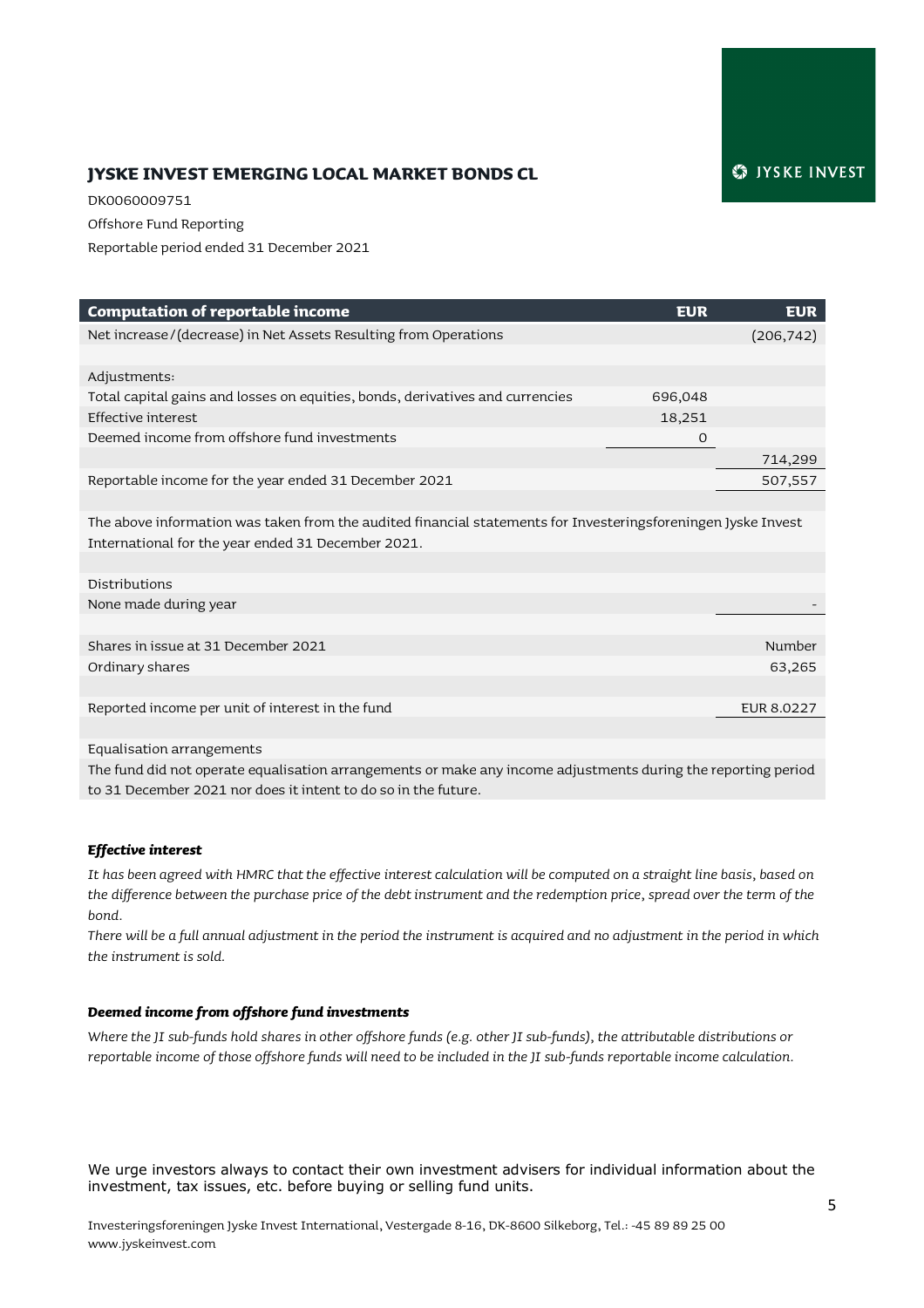# **JYSKE INVEST HIGH YIELD CORPORATE BONDS CL**

DK0016262728 Offshore Fund Reporting Reportable period ended 31 December 2021

| <b>Computation of reportable income</b>                                                                       | <b>EUR</b> | <b>EUR</b>        |
|---------------------------------------------------------------------------------------------------------------|------------|-------------------|
| Net increase/(decrease) in Net Assets Resulting from Operations                                               |            | 2,404,394         |
|                                                                                                               |            |                   |
| Adjustments:                                                                                                  |            |                   |
| Total capital gains and losses on equities, bonds, derivatives and currencies                                 | 491,617    |                   |
| Effective interest                                                                                            | 20,855     |                   |
| Deemed income from offshore fund investments                                                                  | 0          |                   |
|                                                                                                               |            | 512,472           |
| Reportable income for the year ended 31 December 2021                                                         |            | 2,916,866         |
|                                                                                                               |            |                   |
| The above information was taken from the audited financial statements for Investeringsforeningen Jyske Invest |            |                   |
| International for the year ended 31 December 2021.                                                            |            |                   |
|                                                                                                               |            |                   |
| Distributions                                                                                                 |            |                   |
| None made during year                                                                                         |            |                   |
|                                                                                                               |            |                   |
| Shares in issue at 31 December 2021                                                                           |            | Number            |
| Ordinary shares                                                                                               |            | 385,796           |
|                                                                                                               |            |                   |
| Reported income per unit of interest in the fund                                                              |            | <b>EUR 7.5606</b> |
|                                                                                                               |            |                   |

Equalisation arrangements

The fund did not operate equalisation arrangements or make any income adjustments during the reporting period to 31 December 2021 nor does it intent to do so in the future.

#### *Effective interest*

*It has been agreed with HMRC that the effective interest calculation will be computed on a straight line basis, based on the difference between the purchase price of the debt instrument and the redemption price, spread over the term of the bond.*

*There will be a full annual adjustment in the period the instrument is acquired and no adjustment in the period in which the instrument is sold.* 

#### *Deemed income from offshore fund investments*

*Where the JI sub-funds hold shares in other offshore funds (e.g. other JI sub-funds), the attributable distributions or reportable income of those offshore funds will need to be included in the JI sub-funds reportable income calculation.*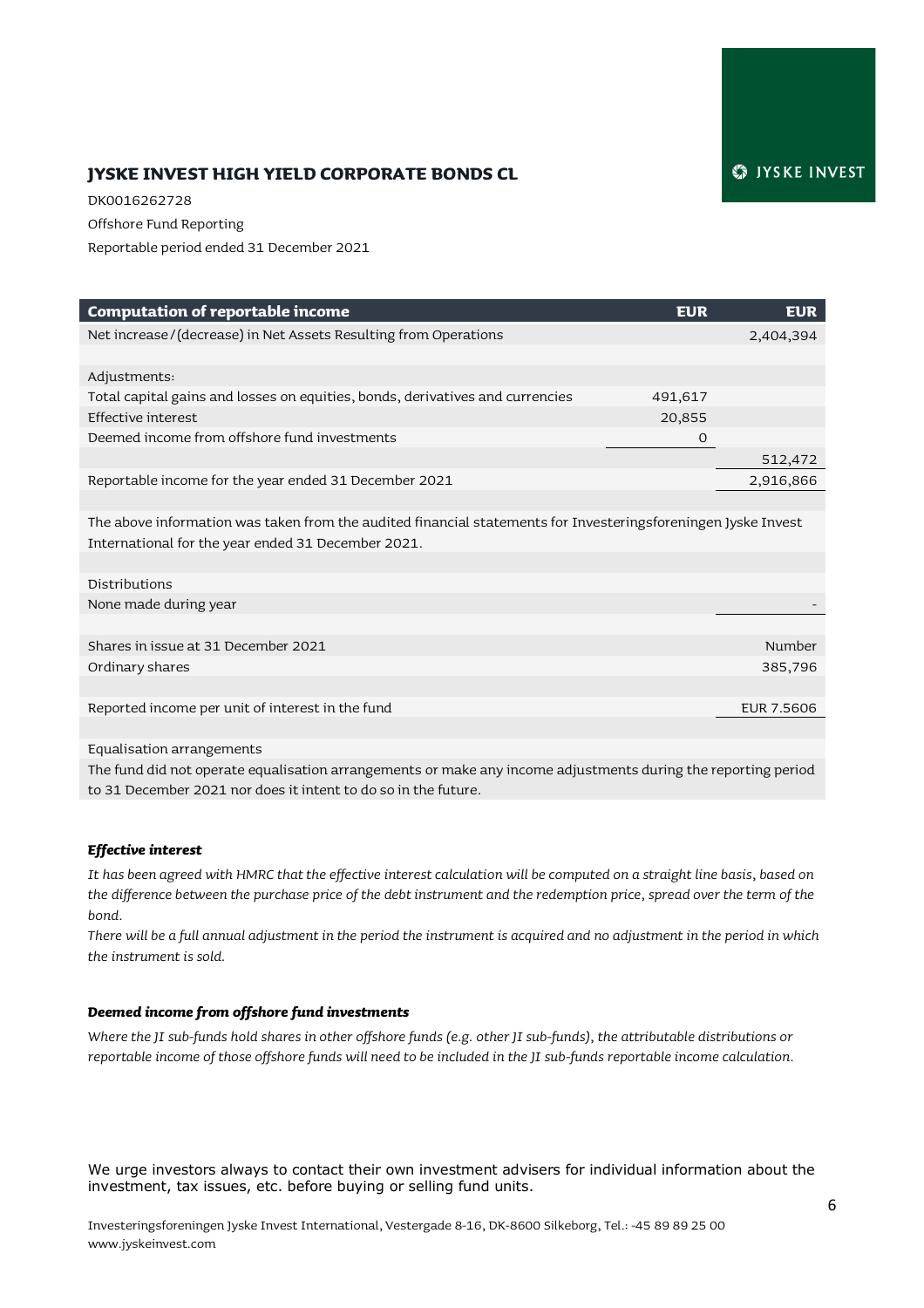# **JYSKE INVEST INDIAN EQUITIES CL**

DK0016270820 Offshore Fund Reporting Reportable period ended 31 December 2021

| <b>Computation of reportable income</b>                                                                       | <b>USD</b> | <b>USD</b> |
|---------------------------------------------------------------------------------------------------------------|------------|------------|
| Net increase/(decrease) in Net Assets Resulting from Operations                                               |            | 770,247    |
|                                                                                                               |            |            |
| Adjustments:                                                                                                  |            |            |
| Total capital gains and losses on equities, bonds, derivatives and currencies                                 | (812, 110) |            |
| Effective interest                                                                                            | $\Omega$   |            |
| Deemed income from offshore fund investments                                                                  | $\Omega$   |            |
|                                                                                                               |            | (812,110)  |
| Reportable income for the year ended 31 December 2021                                                         |            | (41, 863)  |
|                                                                                                               |            |            |
| The above information was taken from the audited financial statements for Investeringsforeningen Jyske Invest |            |            |
| International for the year ended 31 December 2021.                                                            |            |            |
|                                                                                                               |            |            |
| Distributions                                                                                                 |            |            |
| None made during year                                                                                         |            |            |
|                                                                                                               |            |            |
| Shares in issue at 31 December 2021                                                                           |            | Number     |
| Ordinary shares                                                                                               |            | 5,200      |
|                                                                                                               |            |            |
| Reported income per unit of interest in the fund                                                              |            | <b>NIL</b> |
|                                                                                                               |            |            |
| Equalisation arrangements                                                                                     |            |            |

The fund did not operate equalisation arrangements or make any income adjustments during the reporting period to 31 December 2021 nor does it intent to do so in the future.

#### *Effective interest*

*It has been agreed with HMRC that the effective interest calculation will be computed on a straight line basis, based on the difference between the purchase price of the debt instrument and the redemption price, spread over the term of the bond.*

*There will be a full annual adjustment in the period the instrument is acquired and no adjustment in the period in which the instrument is sold.* 

#### *Deemed income from offshore fund investments*

*Where the JI sub-funds hold shares in other offshore funds (e.g. other JI sub-funds), the attributable distributions or reportable income of those offshore funds will need to be included in the JI sub-funds reportable income calculation.*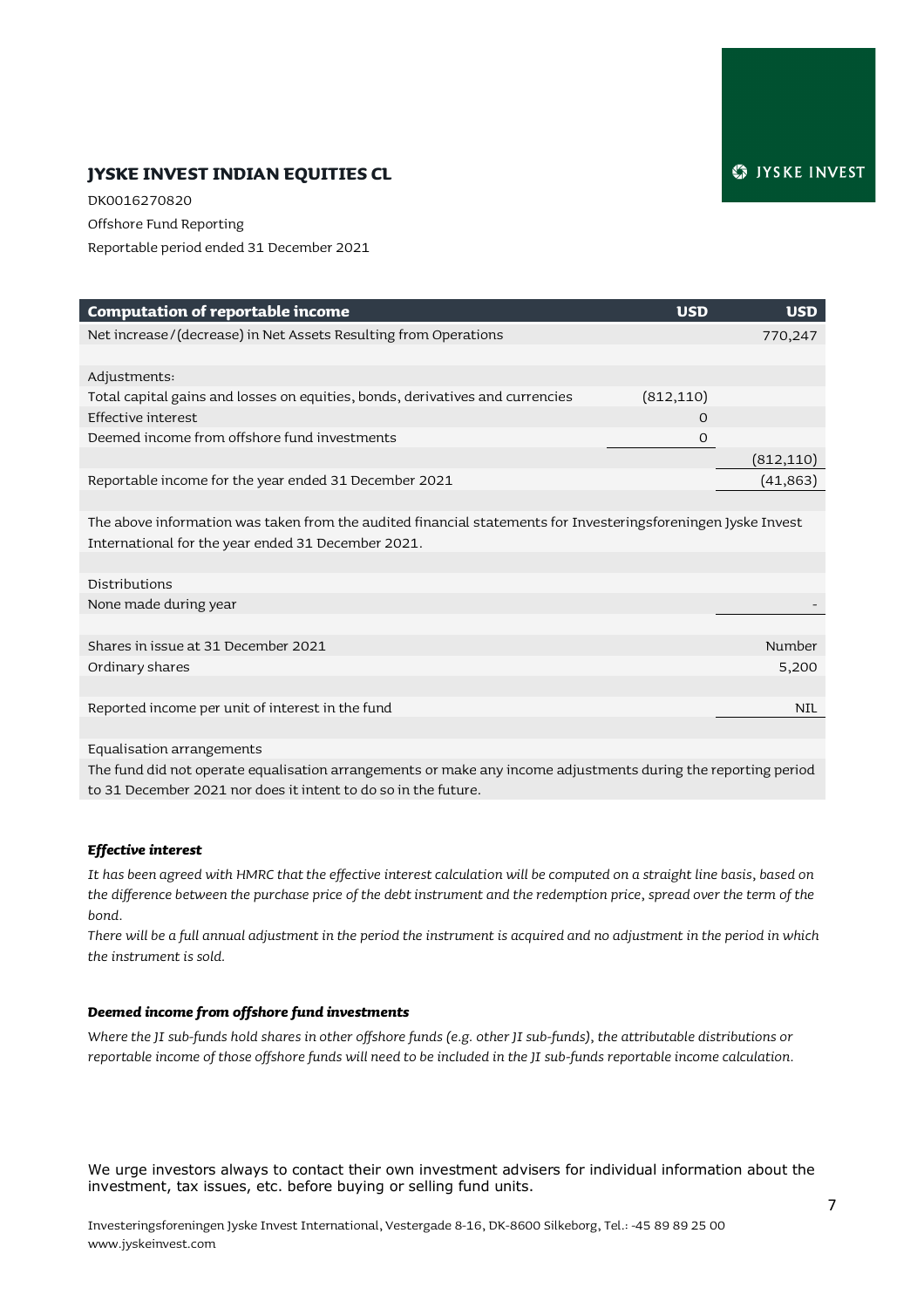# **JYSKE INVEST GLOBAL EQUITIES CL**

DK0016259930 Offshore Fund Reporting Reportable period ended 31 December 2021

| <b>Computation of reportable income</b>                                                                       | <b>USD</b>     | <b>USD</b>        |
|---------------------------------------------------------------------------------------------------------------|----------------|-------------------|
| Net increase/(decrease) in Net Assets Resulting from Operations                                               |                | 43,199,481        |
|                                                                                                               |                |                   |
| Adjustments:                                                                                                  |                |                   |
| Total capital gains and losses on equities, bonds, derivatives and currencies                                 | (40, 453, 634) |                   |
| Effective interest                                                                                            | $\Omega$       |                   |
| Deemed income from offshore fund investments                                                                  | $\circ$        |                   |
|                                                                                                               |                | (40,453,634)      |
| Reportable income for the year ended 31 December 2021                                                         |                | 2,745,847         |
|                                                                                                               |                |                   |
| The above information was taken from the audited financial statements for Investeringsforeningen Jyske Invest |                |                   |
| International for the year ended 31 December 2021.                                                            |                |                   |
|                                                                                                               |                |                   |
| Distributions                                                                                                 |                |                   |
| None made during year                                                                                         |                |                   |
|                                                                                                               |                |                   |
| Shares in issue at 31 December 2021                                                                           |                | Number            |
| Ordinary shares                                                                                               |                | 634,454           |
|                                                                                                               |                |                   |
| Reported income per unit of interest in the fund                                                              |                | <b>USD 4.3279</b> |
|                                                                                                               |                |                   |
| Equalisation arrangements                                                                                     |                |                   |

The fund did not operate equalisation arrangements or make any income adjustments during the reporting period to 31 December 2021 nor does it intent to do so in the future.

#### *Effective interest*

*It has been agreed with HMRC that the effective interest calculation will be computed on a straight line basis, based on the difference between the purchase price of the debt instrument and the redemption price, spread over the term of the bond.*

*There will be a full annual adjustment in the period the instrument is acquired and no adjustment in the period in which the instrument is sold.* 

#### *Deemed income from offshore fund investments*

*Where the JI sub-funds hold shares in other offshore funds (e.g. other JI sub-funds), the attributable distributions or reportable income of those offshore funds will need to be included in the JI sub-funds reportable income calculation.*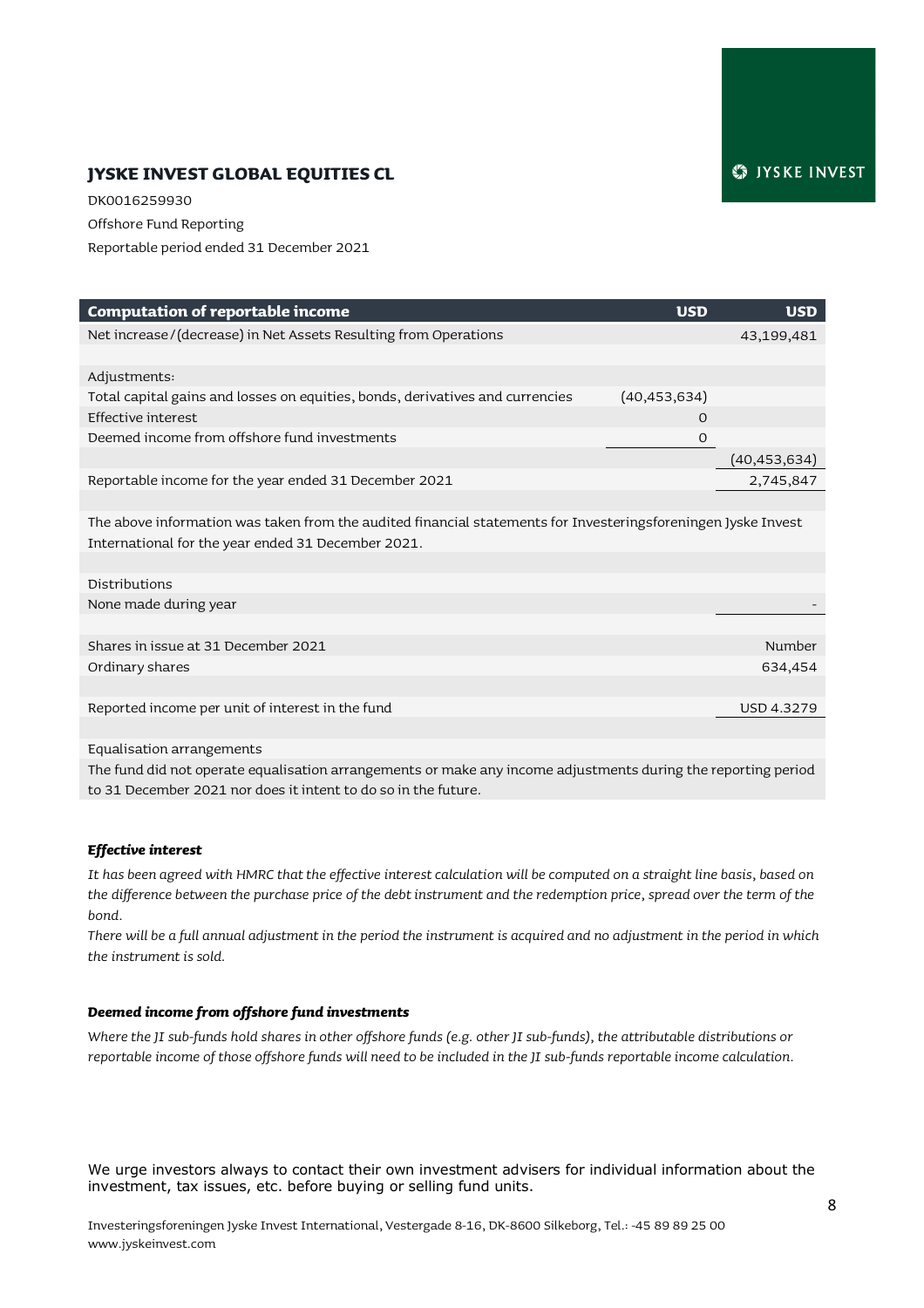# **JYSKE INVEST EQUITIES LOW VOLATILITY CL**

DK0060512358 Offshore Fund Reporting Reportable period ended 31 December 2021

| <b>Computation of reportable income</b>                                                                       | <b>USD</b>     | <b>USD</b>     |
|---------------------------------------------------------------------------------------------------------------|----------------|----------------|
| Net increase/(decrease) in Net Assets Resulting from Operations                                               |                | 33, 332, 138   |
|                                                                                                               |                |                |
| Adjustments:                                                                                                  |                |                |
| Total capital gains and losses on equities, bonds, derivatives and currencies                                 | (30, 178, 696) |                |
| Effective interest                                                                                            | $\Omega$       |                |
| Deemed income from offshore fund investments                                                                  | $\mathbf{O}$   |                |
|                                                                                                               |                | (30, 178, 696) |
| Reportable income for the year ended 31 December 2021                                                         |                | 3,153,442      |
|                                                                                                               |                |                |
| The above information was taken from the audited financial statements for Investeringsforeningen Jyske Invest |                |                |
| International for the year ended 31 December 2021.                                                            |                |                |
|                                                                                                               |                |                |
| Distributions                                                                                                 |                |                |
| None made during year                                                                                         |                |                |
|                                                                                                               |                |                |
| Shares in issue at 31 December 2021                                                                           |                | Number         |
| Ordinary shares                                                                                               |                | 1,610,716      |
|                                                                                                               |                |                |
| Reported income per unit of interest in the fund                                                              |                | USD 1.9578     |
|                                                                                                               |                |                |
| Equalisation arrangements                                                                                     |                |                |

The fund did not operate equalisation arrangements or make any income adjustments during the reporting period to 31 December 2021 nor does it intent to do so in the future.

#### *Effective interest*

*It has been agreed with HMRC that the effective interest calculation will be computed on a straight line basis, based on the difference between the purchase price of the debt instrument and the redemption price, spread over the term of the bond.*

*There will be a full annual adjustment in the period the instrument is acquired and no adjustment in the period in which the instrument is sold.* 

#### *Deemed income from offshore fund investments*

*Where the JI sub-funds hold shares in other offshore funds (e.g. other JI sub-funds), the attributable distributions or reportable income of those offshore funds will need to be included in the JI sub-funds reportable income calculation.*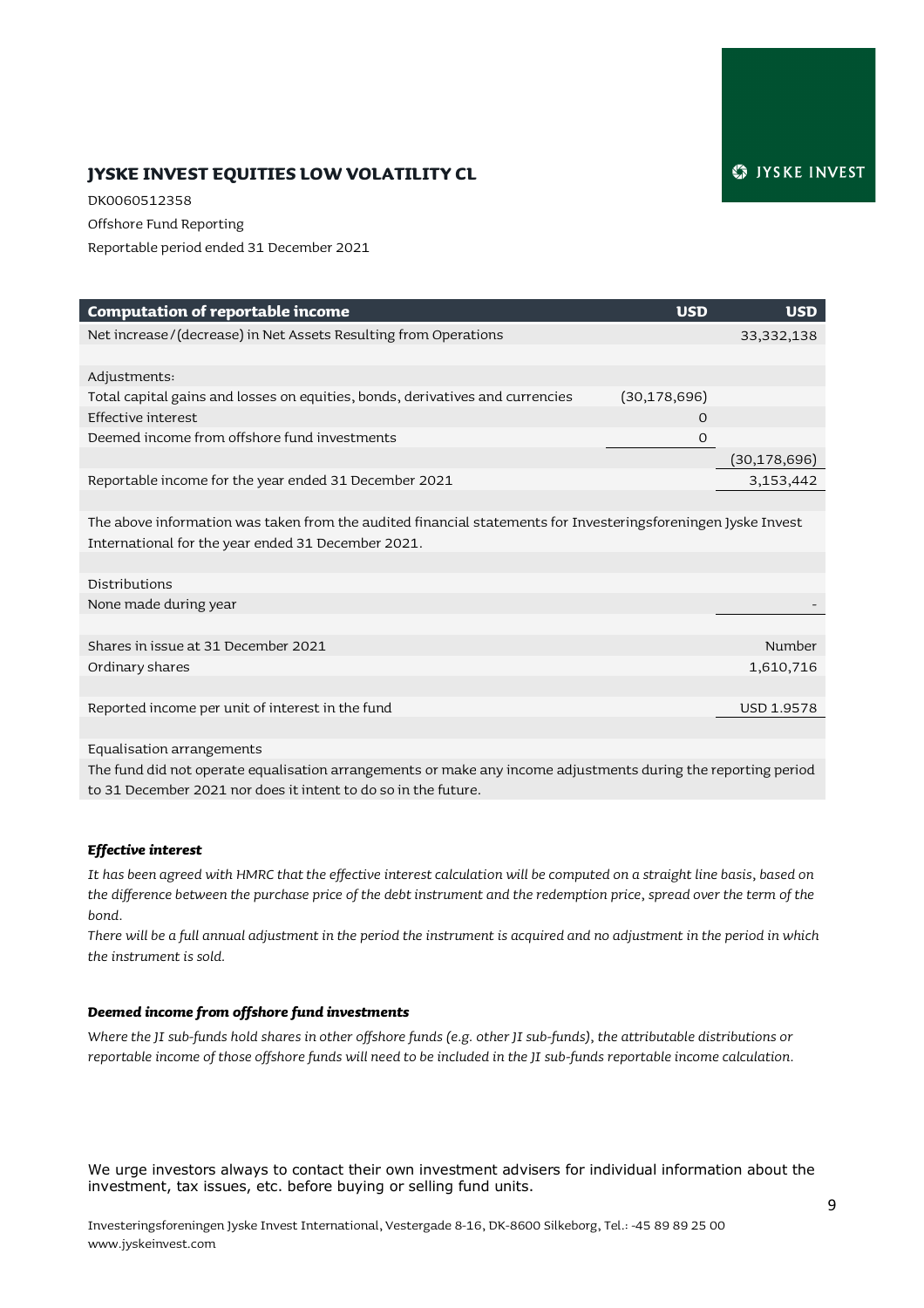# **JYSKE INVEST EMERGING MARKET EQUITIES CL**

DK0016260193 Offshore Fund Reporting Reportable period ended 31 December 2021

| <b>Computation of reportable income</b>                                                                       | <b>USD</b> | <b>USD</b>        |
|---------------------------------------------------------------------------------------------------------------|------------|-------------------|
| Net increase/(decrease) in Net Assets Resulting from Operations                                               |            | (303, 814)        |
|                                                                                                               |            |                   |
| Adjustments:                                                                                                  |            |                   |
| Total capital gains and losses on equities, bonds, derivatives and currencies                                 | 352,886    |                   |
| Effective interest                                                                                            | $\Omega$   |                   |
| Deemed income from offshore fund investments                                                                  | O          |                   |
|                                                                                                               |            | 352,886           |
| Reportable income for the year ended 31 December 2021                                                         |            | 49,072            |
|                                                                                                               |            |                   |
| The above information was taken from the audited financial statements for Investeringsforeningen Jyske Invest |            |                   |
| International for the year ended 31 December 2021.                                                            |            |                   |
|                                                                                                               |            |                   |
| Distributions                                                                                                 |            |                   |
| None made during year                                                                                         |            |                   |
|                                                                                                               |            |                   |
| Shares in issue at 31 December 2021                                                                           |            | Number            |
| Ordinary shares                                                                                               |            | 19,255            |
|                                                                                                               |            |                   |
| Reported income per unit of interest in the fund                                                              |            | <b>USD 2.5485</b> |
|                                                                                                               |            |                   |

Equalisation arrangements

The fund did not operate equalisation arrangements or make any income adjustments during the reporting period to 31 December 2021 nor does it intent to do so in the future.

#### *Effective interest*

*It has been agreed with HMRC that the effective interest calculation will be computed on a straight line basis, based on the difference between the purchase price of the debt instrument and the redemption price, spread over the term of the bond.*

*There will be a full annual adjustment in the period the instrument is acquired and no adjustment in the period in which the instrument is sold.* 

#### *Deemed income from offshore fund investments*

*Where the JI sub-funds hold shares in other offshore funds (e.g. other JI sub-funds), the attributable distributions or reportable income of those offshore funds will need to be included in the JI sub-funds reportable income calculation.*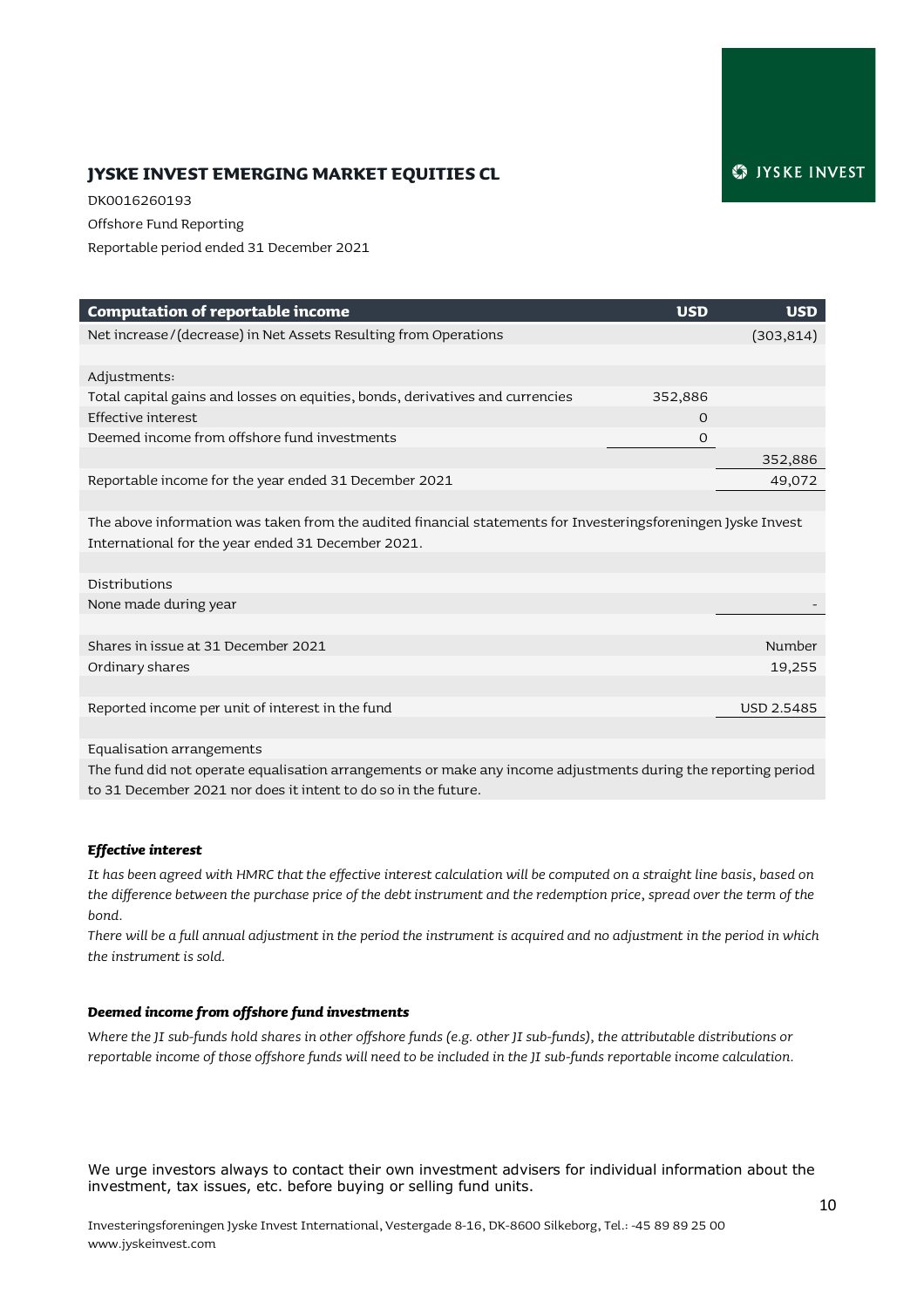# **JYSKE INVEST INCOME STRATEGY CL**

DK0016261670 Offshore Fund Reporting Reportable period ended 31 December 2021

| <b>Computation of reportable income</b>                                                                                                                             | <b>EUR</b> | <b>EUR</b> |
|---------------------------------------------------------------------------------------------------------------------------------------------------------------------|------------|------------|
| Net increase/(decrease) in Net Assets Resulting from Operations                                                                                                     |            | (234, 301) |
| Adjustments:                                                                                                                                                        |            |            |
| Total capital gains and losses on equities, bonds, derivatives and currencies                                                                                       | 324,708    |            |
| Effective interest                                                                                                                                                  | 250        |            |
| Deemed income from offshore fund investments                                                                                                                        | 48,008     |            |
|                                                                                                                                                                     |            | 372,966    |
| Reportable income for the year ended 31 December 2021                                                                                                               |            | 138,665    |
|                                                                                                                                                                     |            |            |
| The above information was taken from the audited financial statements for Investeringsforeningen Jyske Invest<br>International for the year ended 31 December 2021. |            |            |
|                                                                                                                                                                     |            |            |
| Distributions                                                                                                                                                       |            |            |
| None made during year                                                                                                                                               |            |            |
|                                                                                                                                                                     |            |            |
| Shares in issue at 31 December 2021                                                                                                                                 |            | Number     |
| Ordinary shares                                                                                                                                                     |            | 142,022    |
|                                                                                                                                                                     |            |            |
| Reported income per unit of interest in the fund                                                                                                                    |            | EUR 0.9764 |
|                                                                                                                                                                     |            |            |
| Equalisation arrangements                                                                                                                                           |            |            |
|                                                                                                                                                                     |            |            |

The fund did not operate equalisation arrangements or make any income adjustments during the reporting period to 31 December 2021 nor does it intent to do so in the future.

#### *Effective interest*

*It has been agreed with HMRC that the effective interest calculation will be computed on a straight line basis, based on the difference between the purchase price of the debt instrument and the redemption price, spread over the term of the bond.*

*There will be a full annual adjustment in the period the instrument is acquired and no adjustment in the period in which the instrument is sold.* 

#### *Deemed income from offshore fund investments*

*Where the JI sub-funds hold shares in other offshore funds (e.g. other JI sub-funds), the attributable distributions or reportable income of those offshore funds will need to be included in the JI sub-funds reportable income calculation.*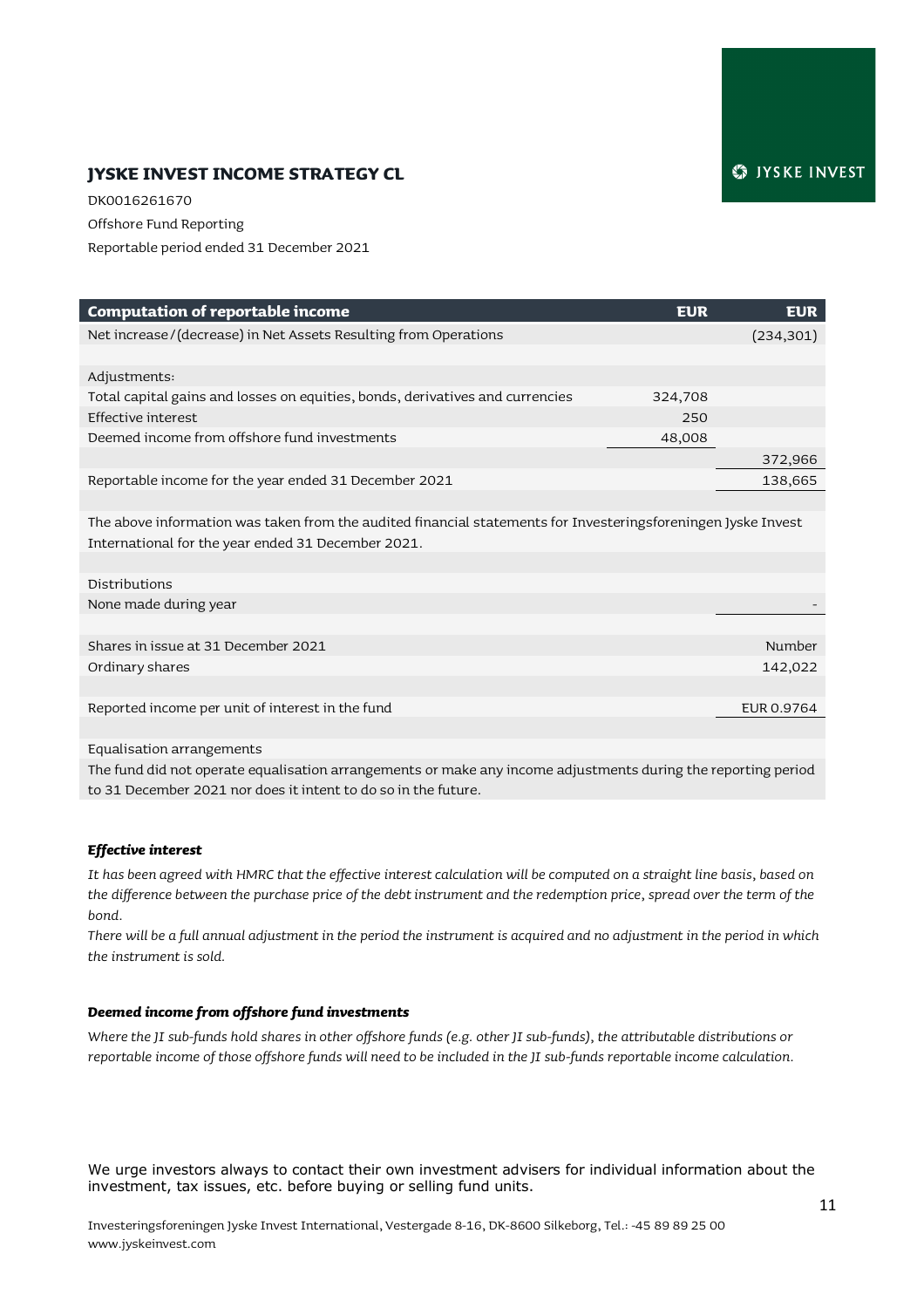# **JYSKE INVEST STABLE STRATEGY EUR**

DK0016262058 Offshore Fund Reporting Reportable period ended 31 December 2021

| <b>Computation of reportable income</b>                                                                       | <b>EUR</b><br><b>EUR</b> |
|---------------------------------------------------------------------------------------------------------------|--------------------------|
| Net increase/(decrease) in Net Assets Resulting from Operations                                               | 5,640,666                |
| Adjustments:                                                                                                  |                          |
| Total capital gains and losses on equities, bonds, derivatives and currencies<br>(3, 120, 610)                |                          |
| Effective interest<br>112,387                                                                                 |                          |
| Deemed income from offshore fund investments<br>498,825                                                       |                          |
|                                                                                                               | (2,509,398)              |
| Reportable income for the year ended 31 December 2021                                                         | 3,131,268                |
|                                                                                                               |                          |
| The above information was taken from the audited financial statements for Investeringsforeningen Jyske Invest |                          |
| International for the year ended 31 December 2021.                                                            |                          |
|                                                                                                               |                          |
| Distributions                                                                                                 |                          |
| None made during year                                                                                         |                          |
|                                                                                                               |                          |
| Shares in issue at 31 December 2021                                                                           | Number                   |
| Ordinary shares                                                                                               | 990,012                  |
|                                                                                                               |                          |
| Reported income per unit of interest in the fund                                                              | EUR 3.1629               |
|                                                                                                               |                          |
| Equalisation arrangements                                                                                     |                          |

The fund did not operate equalisation arrangements or make any income adjustments during the reporting period to 31 December 2021 nor does it intent to do so in the future.

#### *Effective interest*

*It has been agreed with HMRC that the effective interest calculation will be computed on a straight line basis, based on the difference between the purchase price of the debt instrument and the redemption price, spread over the term of the bond.*

*There will be a full annual adjustment in the period the instrument is acquired and no adjustment in the period in which the instrument is sold.* 

#### *Deemed income from offshore fund investments*

*Where the JI sub-funds hold shares in other offshore funds (e.g. other JI sub-funds), the attributable distributions or reportable income of those offshore funds will need to be included in the JI sub-funds reportable income calculation.*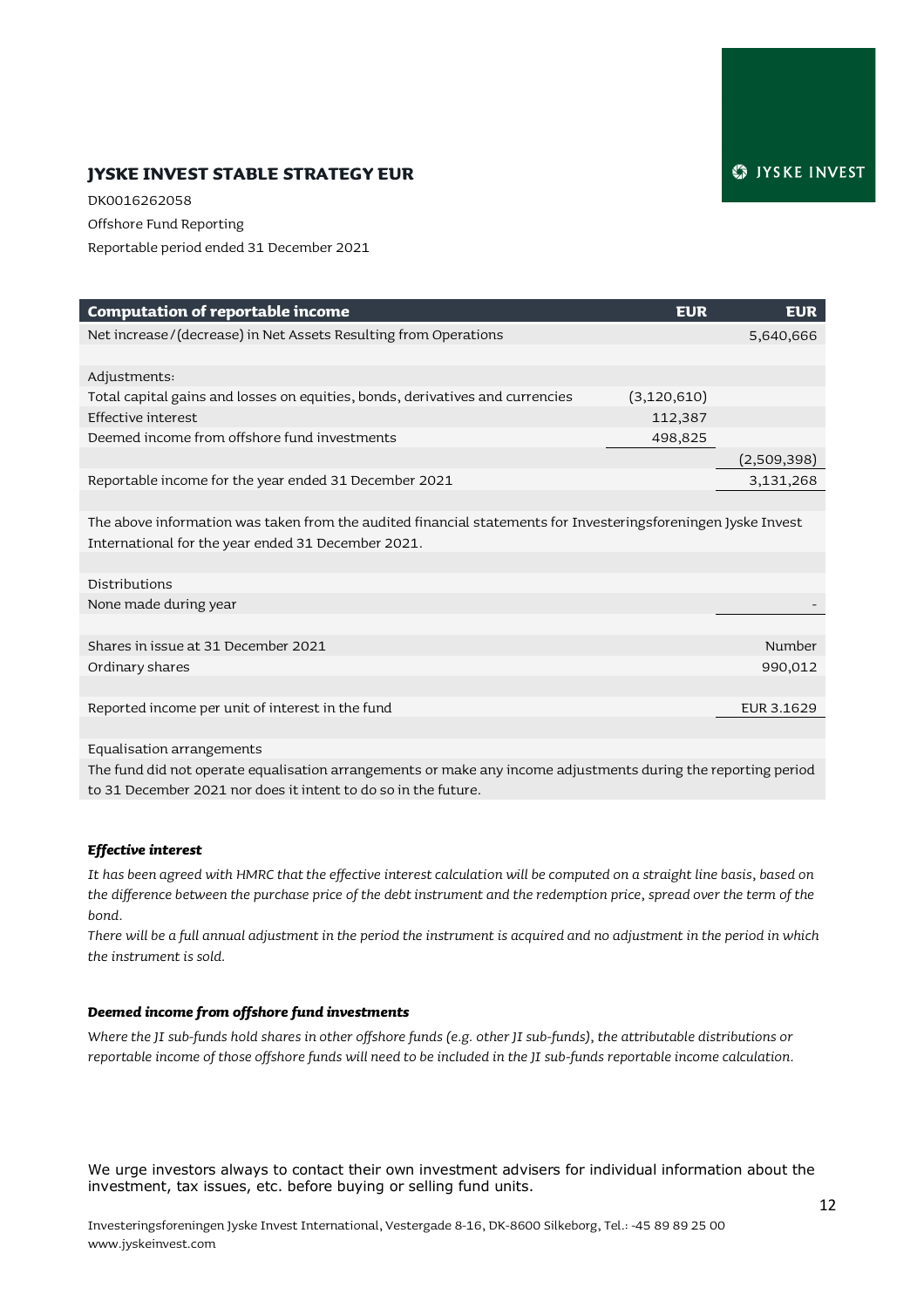# **JYSKE INVEST STABLE STRATEGY USD**

DK0060729259 Offshore Fund Reporting Reportable period ended 31 December 2021

| <b>Computation of reportable income</b>                                                                       | <b>USD</b>  | <b>USD</b>        |
|---------------------------------------------------------------------------------------------------------------|-------------|-------------------|
| Net increase/(decrease) in Net Assets Resulting from Operations                                               |             | 1,219,672         |
|                                                                                                               |             |                   |
| Adjustments:                                                                                                  |             |                   |
| Total capital gains and losses on equities, bonds, derivatives and currencies                                 | (1,082,862) |                   |
| <b>Effective interest</b>                                                                                     | 6,379       |                   |
| Deemed income from offshore fund investments                                                                  | 28,309      |                   |
|                                                                                                               |             | (1,048,174)       |
| Reportable income for the year ended 31 December 2021                                                         |             | 171,498           |
|                                                                                                               |             |                   |
| The above information was taken from the audited financial statements for Investeringsforeningen Jyske Invest |             |                   |
| International for the year ended 31 December 2021.                                                            |             |                   |
|                                                                                                               |             |                   |
| Distributions                                                                                                 |             |                   |
| None made during year                                                                                         |             |                   |
|                                                                                                               |             |                   |
| Shares in issue at 31 December 2021                                                                           |             | Number            |
| Ordinary shares                                                                                               |             | 86,206            |
|                                                                                                               |             |                   |
| Reported income per unit of interest in the fund                                                              |             | <b>USD 1.9894</b> |
|                                                                                                               |             |                   |
| Equalisation arrangements                                                                                     |             |                   |

The fund did not operate equalisation arrangements or make any income adjustments during the reporting period to 31 December 2021 nor does it intent to do so in the future.

#### *Effective interest*

*It has been agreed with HMRC that the effective interest calculation will be computed on a straight line basis, based on the difference between the purchase price of the debt instrument and the redemption price, spread over the term of the bond.*

*There will be a full annual adjustment in the period the instrument is acquired and no adjustment in the period in which the instrument is sold.* 

#### *Deemed income from offshore fund investments*

*Where the JI sub-funds hold shares in other offshore funds (e.g. other JI sub-funds), the attributable distributions or reportable income of those offshore funds will need to be included in the JI sub-funds reportable income calculation.*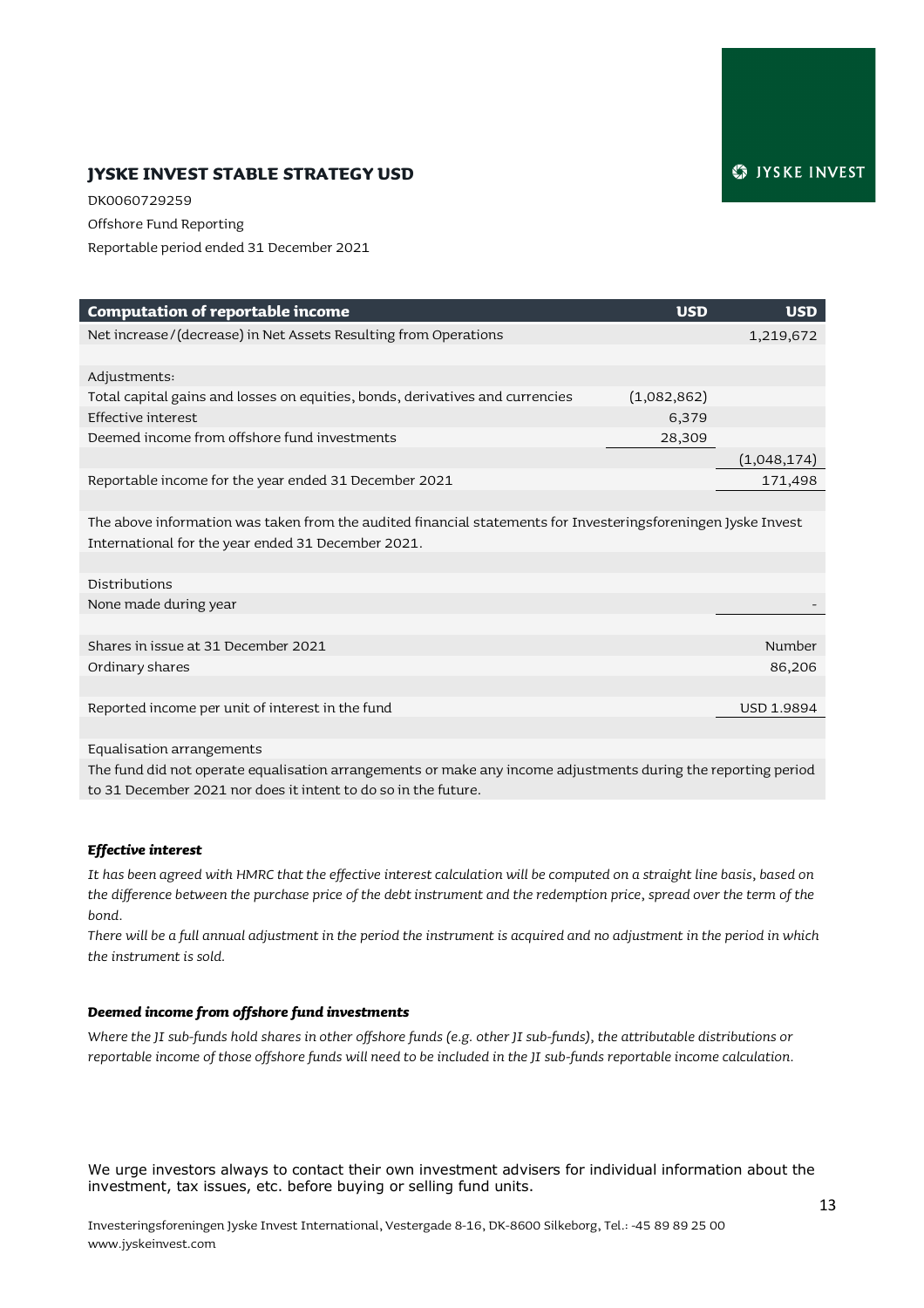# **JYSKE INVEST STABLE STRATEGY GBP**

DK0060729333 Offshore Fund Reporting Reportable period ended 31 December 2021

| <b>Computation of reportable income</b>                                                                       | <b>GBP</b>  | <b>GBP</b>  |
|---------------------------------------------------------------------------------------------------------------|-------------|-------------|
| Net increase/(decrease) in Net Assets Resulting from Operations                                               |             | 1,879,161   |
|                                                                                                               |             |             |
| Adjustments:                                                                                                  |             |             |
| Total capital gains and losses on equities, bonds, derivatives and currencies                                 | (1,653,490) |             |
| Effective interest                                                                                            | 9,336       |             |
| Deemed income from offshore fund investments                                                                  | 41,439      |             |
|                                                                                                               |             | (1,602,715) |
| Reportable income for the year ended 31 December 2021                                                         |             | 276,446     |
|                                                                                                               |             |             |
| The above information was taken from the audited financial statements for Investeringsforeningen Jyske Invest |             |             |
| International for the year ended 31 December 2021.                                                            |             |             |
|                                                                                                               |             |             |
| Distributions                                                                                                 |             |             |
| None made during year                                                                                         |             |             |
|                                                                                                               |             |             |
| Shares in issue at 31 December 2021                                                                           |             | Number      |
| Ordinary shares                                                                                               |             | 137,128     |
|                                                                                                               |             |             |
| Reported income per unit of interest in the fund                                                              |             | GBP 2.016   |
|                                                                                                               |             |             |
| Equalisation arrangements                                                                                     |             |             |

The fund did not operate equalisation arrangements or make any income adjustments during the reporting period to 31 December 2021 nor does it intent to do so in the future.

#### *Effective interest*

*It has been agreed with HMRC that the effective interest calculation will be computed on a straight line basis, based on the difference between the purchase price of the debt instrument and the redemption price, spread over the term of the bond.*

*There will be a full annual adjustment in the period the instrument is acquired and no adjustment in the period in which the instrument is sold.* 

#### *Deemed income from offshore fund investments*

*Where the JI sub-funds hold shares in other offshore funds (e.g. other JI sub-funds), the attributable distributions or reportable income of those offshore funds will need to be included in the JI sub-funds reportable income calculation.*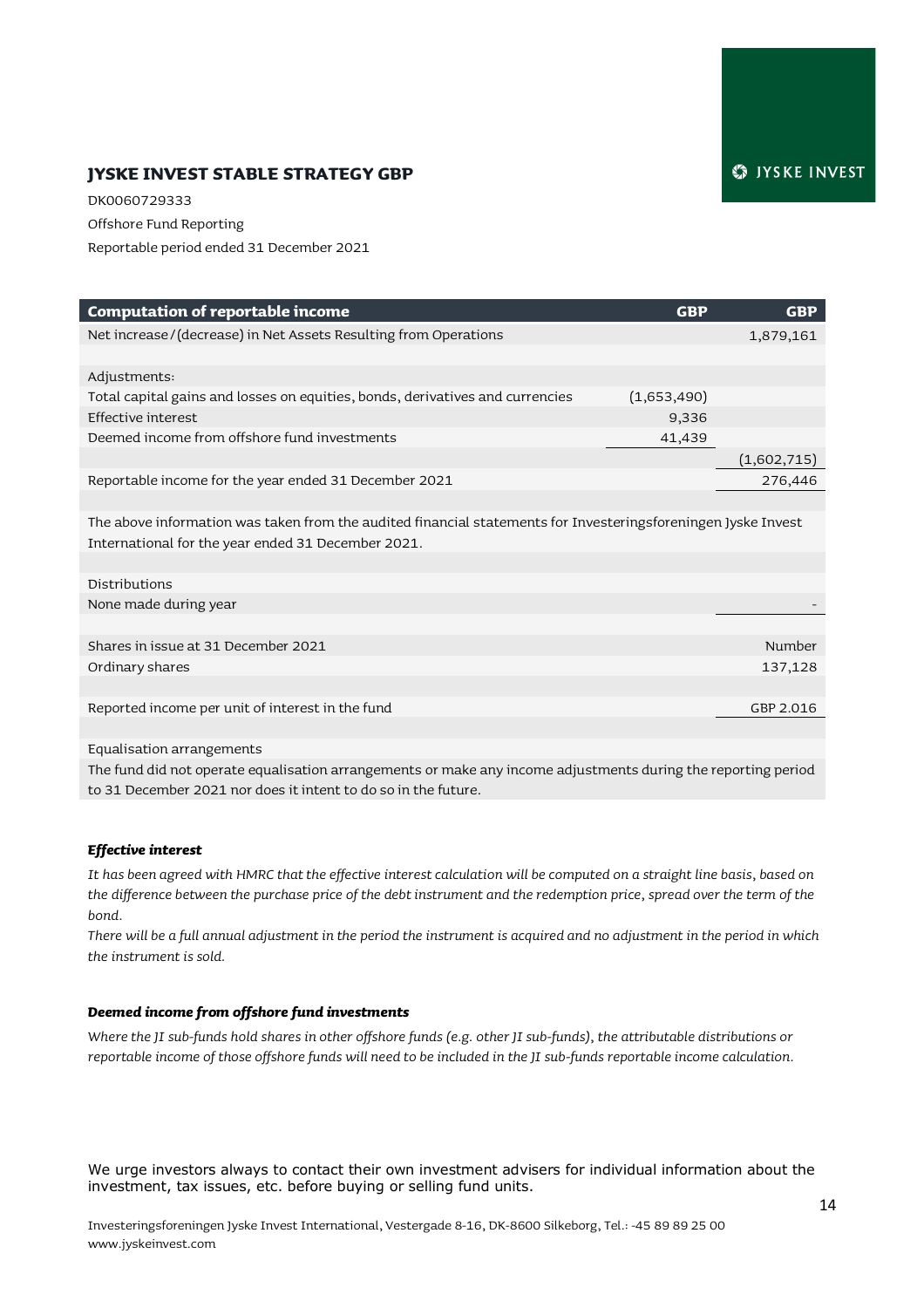# **JYSKE INVEST BALANCED STRATEGY EUR**

DK0016262132 Offshore Fund Reporting Reportable period ended 31 December 2021

| <b>Computation of reportable income</b>                                                                       | <b>EUR</b>  | <b>EUR</b>    |
|---------------------------------------------------------------------------------------------------------------|-------------|---------------|
| Net increase/(decrease) in Net Assets Resulting from Operations                                               |             | 9,131,741     |
|                                                                                                               |             |               |
| Adjustments:                                                                                                  |             |               |
| Total capital gains and losses on equities, bonds, derivatives and currencies                                 | (8,212,819) |               |
| Effective interest                                                                                            | 13,866      |               |
| Deemed income from offshore fund investments                                                                  | 442,573     |               |
|                                                                                                               |             | (7, 756, 380) |
| Reportable income for the year ended 31 December 2021                                                         |             | 1,375,361     |
|                                                                                                               |             |               |
| The above information was taken from the audited financial statements for Investeringsforeningen Jyske Invest |             |               |
| International for the year ended 31 December 2021.                                                            |             |               |
|                                                                                                               |             |               |
| Distributions                                                                                                 |             |               |
| None made during year                                                                                         |             |               |
|                                                                                                               |             |               |
| Shares in issue at 31 December 2021                                                                           |             | Number        |
| Ordinary shares                                                                                               |             | 702,975       |
|                                                                                                               |             |               |
| Reported income per unit of interest in the fund                                                              |             | EUR 1.9565    |
|                                                                                                               |             |               |
| Equalisation arrangements                                                                                     |             |               |

The fund did not operate equalisation arrangements or make any income adjustments during the reporting period to 31 December 2021 nor does it intent to do so in the future.

#### *Effective interest*

*It has been agreed with HMRC that the effective interest calculation will be computed on a straight line basis, based on the difference between the purchase price of the debt instrument and the redemption price, spread over the term of the bond.*

*There will be a full annual adjustment in the period the instrument is acquired and no adjustment in the period in which the instrument is sold.* 

#### *Deemed income from offshore fund investments*

*Where the JI sub-funds hold shares in other offshore funds (e.g. other JI sub-funds), the attributable distributions or reportable income of those offshore funds will need to be included in the JI sub-funds reportable income calculation.*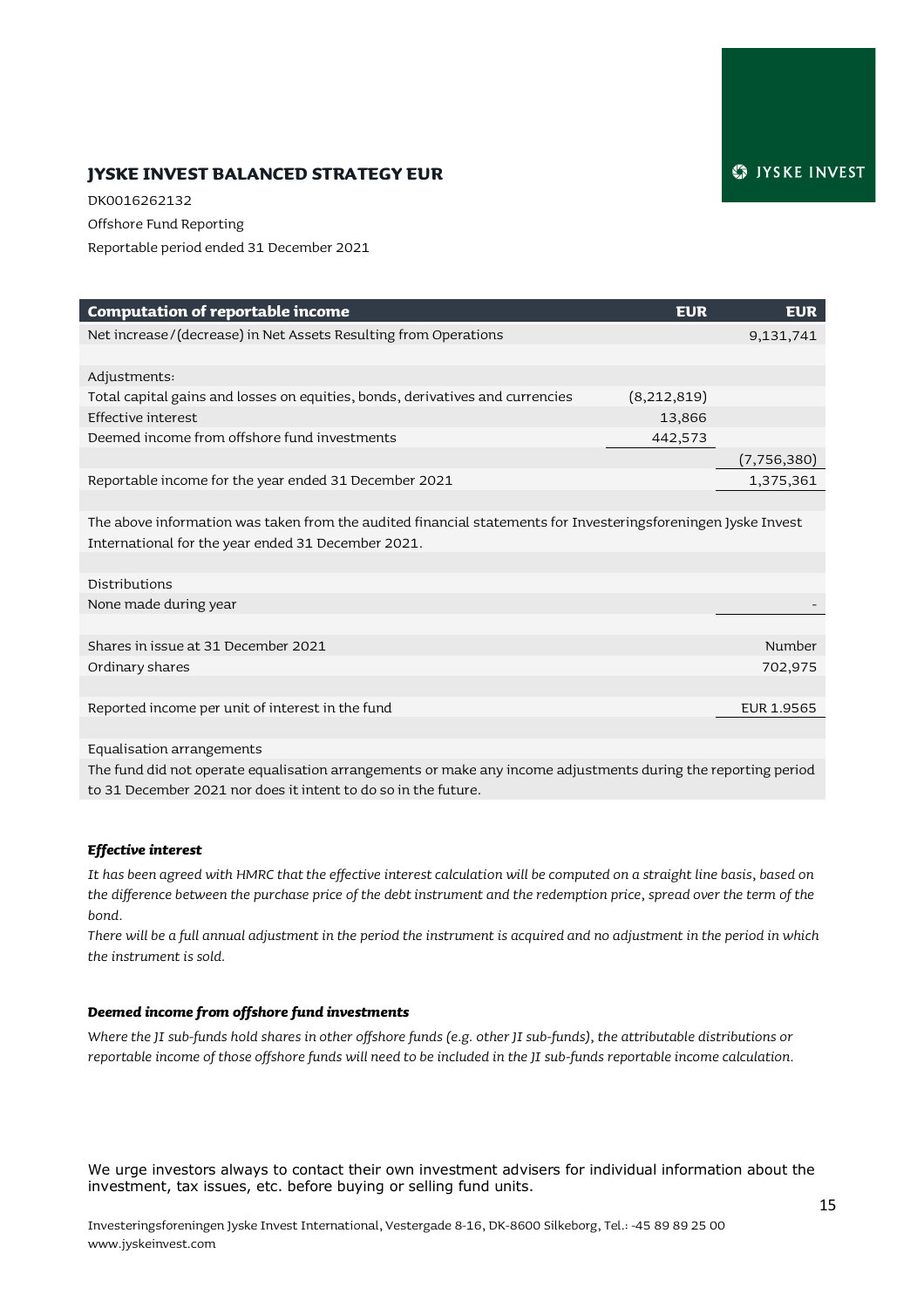# **JYSKE INVEST BALANCED STRATEGY USD**

DK0060656197 Offshore Fund Reporting Reportable period ended 31 December 2021

| <b>Computation of reportable income</b>                                                                       | <b>USD</b>  | <b>USD</b>        |
|---------------------------------------------------------------------------------------------------------------|-------------|-------------------|
| Net increase/(decrease) in Net Assets Resulting from Operations                                               |             | 1,936,198         |
|                                                                                                               |             |                   |
| Adjustments:                                                                                                  |             |                   |
| Total capital gains and losses on equities, bonds, derivatives and currencies                                 | (1,844,007) |                   |
| Effective interest                                                                                            | 1,383       |                   |
| Deemed income from offshore fund investments                                                                  | 44,151      |                   |
|                                                                                                               |             | (1,798,474)       |
| Reportable income for the year ended 31 December 2021                                                         |             | 137,724           |
|                                                                                                               |             |                   |
| The above information was taken from the audited financial statements for Investeringsforeningen Jyske Invest |             |                   |
| International for the year ended 31 December 2021.                                                            |             |                   |
|                                                                                                               |             |                   |
| Distributions                                                                                                 |             |                   |
| None made during year                                                                                         |             |                   |
|                                                                                                               |             |                   |
| Shares in issue at 31 December 2021                                                                           |             | Number            |
| Ordinary shares                                                                                               |             | 90,699            |
|                                                                                                               |             |                   |
| Reported income per unit of interest in the fund                                                              |             | <b>USD 1.5185</b> |
|                                                                                                               |             |                   |
| Equalisation arrangements                                                                                     |             |                   |

The fund did not operate equalisation arrangements or make any income adjustments during the reporting period to 31 December 2021 nor does it intent to do so in the future.

#### *Effective interest*

*It has been agreed with HMRC that the effective interest calculation will be computed on a straight line basis, based on the difference between the purchase price of the debt instrument and the redemption price, spread over the term of the bond.*

*There will be a full annual adjustment in the period the instrument is acquired and no adjustment in the period in which the instrument is sold.* 

#### *Deemed income from offshore fund investments*

*Where the JI sub-funds hold shares in other offshore funds (e.g. other JI sub-funds), the attributable distributions or reportable income of those offshore funds will need to be included in the JI sub-funds reportable income calculation.*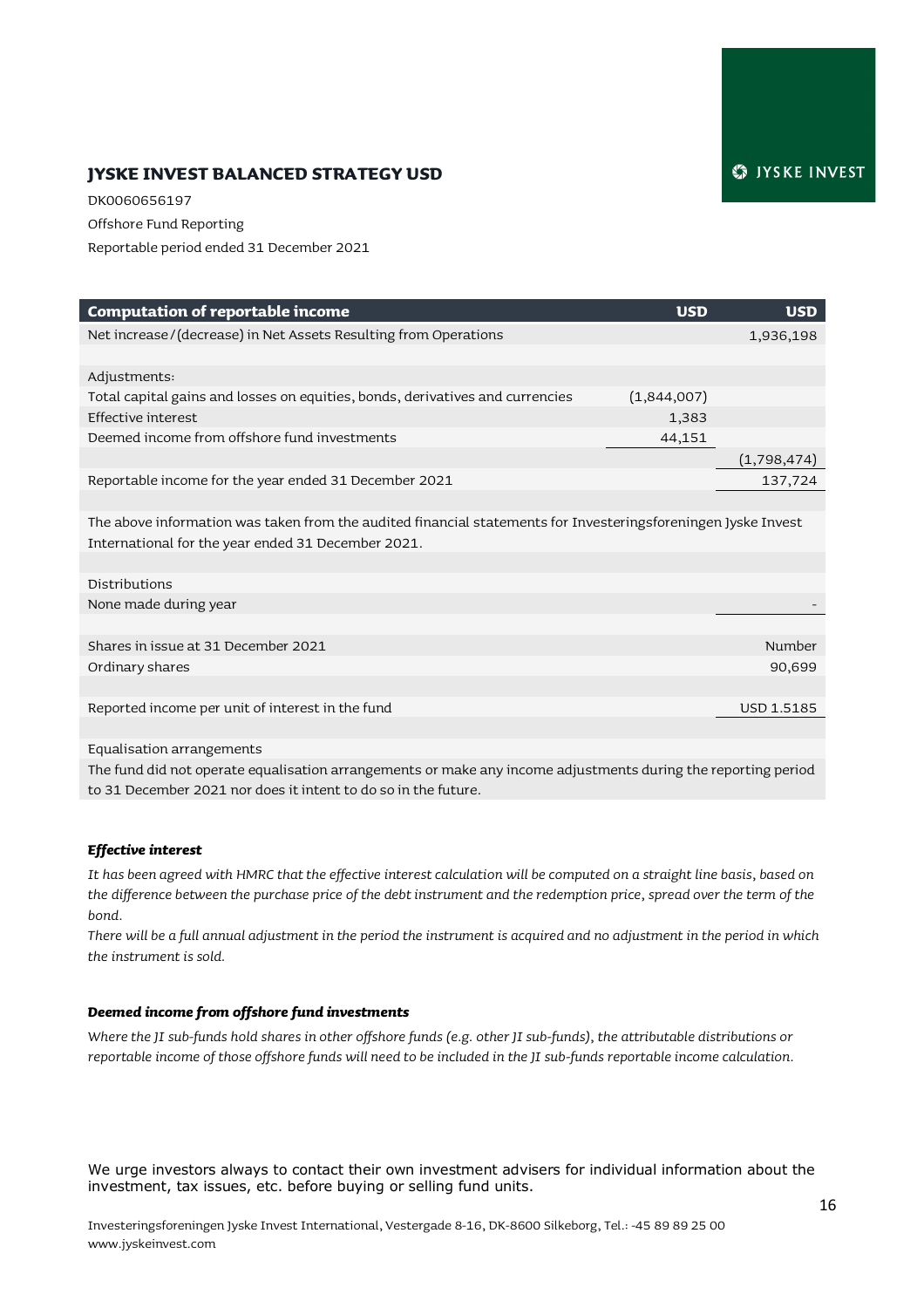# **JYSKE INVEST BALANCED STRATEGY (NOK) CL**

DK0060129815 Offshore Fund Reporting Reportable period ended 31 December 2021

| <b>Computation of reportable income</b>                                                                       | <b>NOK</b>  | <b>NOK</b>  |
|---------------------------------------------------------------------------------------------------------------|-------------|-------------|
| Net increase/(decrease) in Net Assets Resulting from Operations                                               |             | 9,070,848   |
|                                                                                                               |             |             |
| Adjustments:                                                                                                  |             |             |
| Total capital gains and losses on equities, bonds, derivatives and currencies                                 | (8,383,223) |             |
| Effective interest                                                                                            | 1,810       |             |
| Deemed income from offshore fund investments                                                                  | 484,801     |             |
|                                                                                                               |             | (7,896,612) |
| Reportable income for the year ended 31 December 2021                                                         |             | 1,174,236   |
|                                                                                                               |             |             |
| The above information was taken from the audited financial statements for Investeringsforeningen Jyske Invest |             |             |
| International for the year ended 31 December 2021.                                                            |             |             |
|                                                                                                               |             |             |
| Distributions                                                                                                 |             |             |
| None made during year                                                                                         |             |             |
|                                                                                                               |             |             |
| Shares in issue at 31 December 2021                                                                           |             | Number      |
| Ordinary shares                                                                                               |             | 657,040     |
|                                                                                                               |             |             |
| Reported income per unit of interest in the fund                                                              |             | NOK 1.7872  |
|                                                                                                               |             |             |
| Equalisation arrangements                                                                                     |             |             |

The fund did not operate equalisation arrangements or make any income adjustments during the reporting period to 31 December 2021 nor does it intent to do so in the future.

#### *Effective interest*

*It has been agreed with HMRC that the effective interest calculation will be computed on a straight line basis, based on the difference between the purchase price of the debt instrument and the redemption price, spread over the term of the bond.*

*There will be a full annual adjustment in the period the instrument is acquired and no adjustment in the period in which the instrument is sold.* 

#### *Deemed income from offshore fund investments*

*Where the JI sub-funds hold shares in other offshore funds (e.g. other JI sub-funds), the attributable distributions or reportable income of those offshore funds will need to be included in the JI sub-funds reportable income calculation.*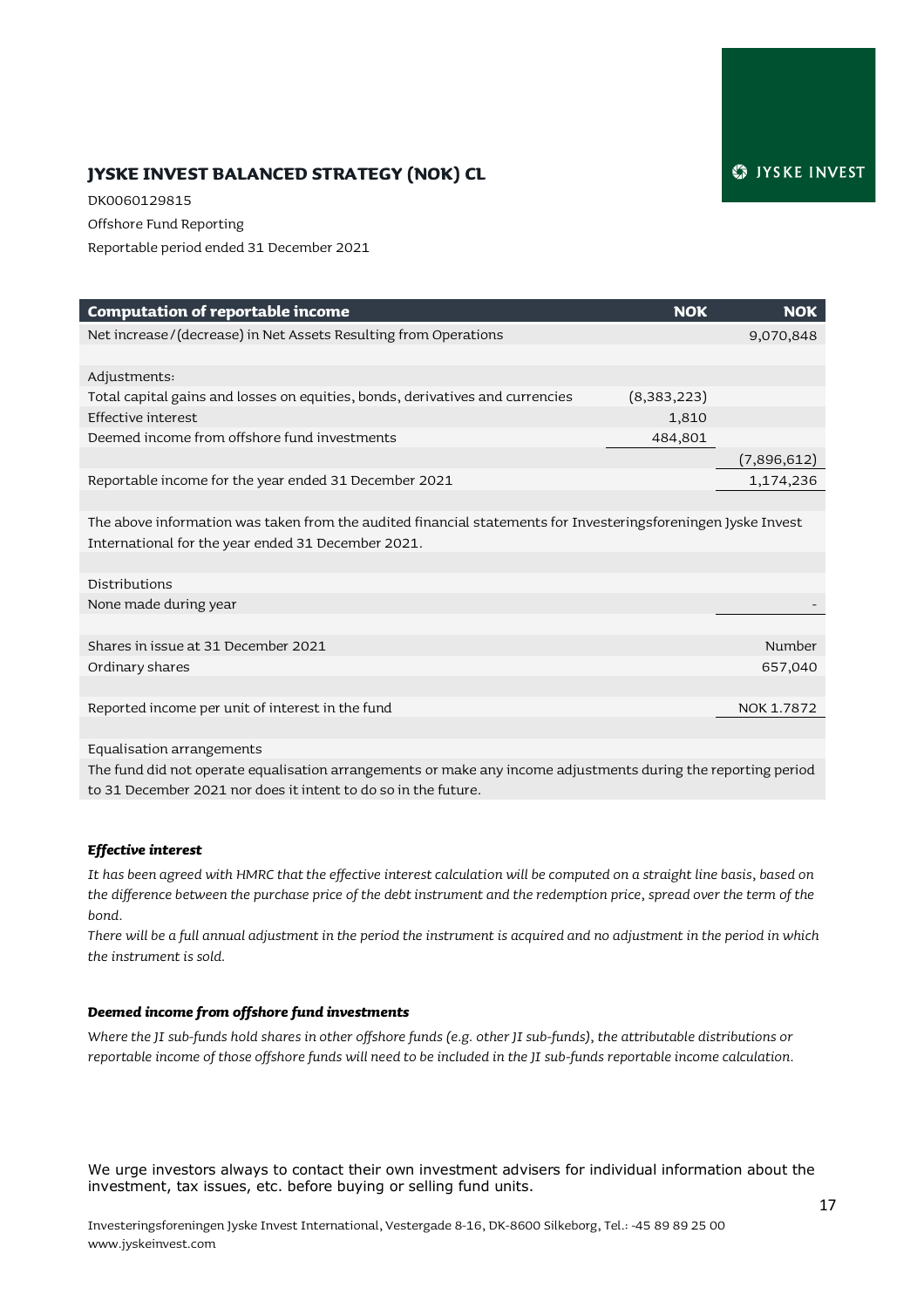# **JYSKE INVEST BALANCED STRATEGY (GBP) CL**

DK0060238194 Offshore Fund Reporting Reportable period ended 31 December 2021

| <b>Computation of reportable income</b>                                                                       | <b>GBP</b>  | <b>GBP</b>  |
|---------------------------------------------------------------------------------------------------------------|-------------|-------------|
| Net increase/(decrease) in Net Assets Resulting from Operations                                               |             | 1,646,401   |
|                                                                                                               |             |             |
| Adjustments:                                                                                                  |             |             |
| Total capital gains and losses on equities, bonds, derivatives and currencies                                 | (1,515,620) |             |
| Effective interest                                                                                            | 4,760       |             |
| Deemed income from offshore fund investments                                                                  | 75,956      |             |
|                                                                                                               |             | (1,434,904) |
| Reportable income for the year ended 31 December 2021                                                         |             | 211,497     |
|                                                                                                               |             |             |
| The above information was taken from the audited financial statements for Investeringsforeningen Jyske Invest |             |             |
| International for the year ended 31 December 2021.                                                            |             |             |
|                                                                                                               |             |             |
| Distributions                                                                                                 |             |             |
| None made during year                                                                                         |             |             |
|                                                                                                               |             |             |
| Shares in issue at 31 December 2021                                                                           |             | Number      |
| Ordinary shares                                                                                               |             | 130,255     |
|                                                                                                               |             |             |
| Reported income per unit of interest in the fund                                                              |             | GBP 1.6237  |
|                                                                                                               |             |             |
| Equalisation arrangements                                                                                     |             |             |

The fund did not operate equalisation arrangements or make any income adjustments during the reporting period to 31 December 2021 nor does it intent to do so in the future.

#### *Effective interest*

*It has been agreed with HMRC that the effective interest calculation will be computed on a straight line basis, based on the difference between the purchase price of the debt instrument and the redemption price, spread over the term of the bond.*

*There will be a full annual adjustment in the period the instrument is acquired and no adjustment in the period in which the instrument is sold.* 

#### *Deemed income from offshore fund investments*

*Where the JI sub-funds hold shares in other offshore funds (e.g. other JI sub-funds), the attributable distributions or reportable income of those offshore funds will need to be included in the JI sub-funds reportable income calculation.*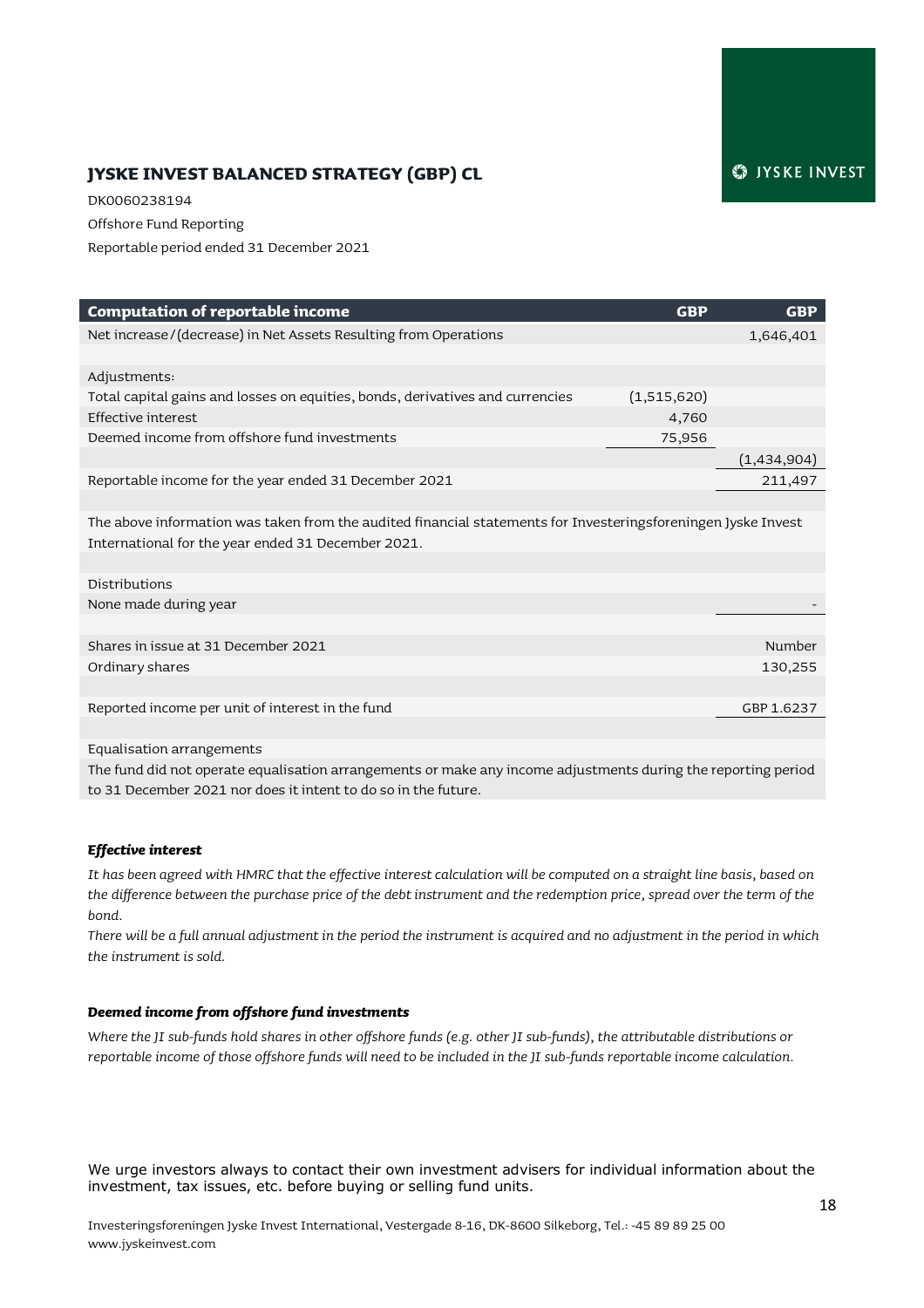# **JYSKE INVEST DYNAMIC STRATEGY CL**

DK0060004794 Offshore Fund Reporting Reportable period ended 31 December 2021

| <b>Computation of reportable income</b>                                                                       | <b>EUR</b>  | <b>EUR</b>  |
|---------------------------------------------------------------------------------------------------------------|-------------|-------------|
| Net increase / (decrease) in Net Assets Resulting from Operations                                             |             | 3,602,958   |
|                                                                                                               |             |             |
| Adjustments:                                                                                                  |             |             |
| Total capital gains and losses on equities, bonds, derivatives and currencies                                 | (3,405,966) |             |
| Effective interest                                                                                            | 83          |             |
| Deemed income from offshore fund investments                                                                  | 108,513     |             |
|                                                                                                               |             | (3,297,370) |
| Reportable income for the year ended 31 December 2021                                                         |             | 305,588     |
|                                                                                                               |             |             |
| The above information was taken from the audited financial statements for Investeringsforeningen Jyske Invest |             |             |
| International for the year ended 31 December 2021.                                                            |             |             |
|                                                                                                               |             |             |
| Distributions                                                                                                 |             |             |
| None made during year                                                                                         |             |             |
|                                                                                                               |             |             |
| Shares in issue at 31 December 2021                                                                           |             | Number      |
| Ordinary shares                                                                                               |             | 135,510     |
|                                                                                                               |             |             |
| Reported income per unit of interest in the fund                                                              |             | EUR 2.2551  |
|                                                                                                               |             |             |
| Equalisation arrangements                                                                                     |             |             |

The fund did not operate equalisation arrangements or make any income adjustments during the reporting period to 31 December 2021 nor does it intent to do so in the future.

#### *Effective interest*

*It has been agreed with HMRC that the effective interest calculation will be computed on a straight line basis, based on the difference between the purchase price of the debt instrument and the redemption price, spread over the term of the bond.*

*There will be a full annual adjustment in the period the instrument is acquired and no adjustment in the period in which the instrument is sold.* 

#### *Deemed income from offshore fund investments*

*Where the JI sub-funds hold shares in other offshore funds (e.g. other JI sub-funds), the attributable distributions or reportable income of those offshore funds will need to be included in the JI sub-funds reportable income calculation.*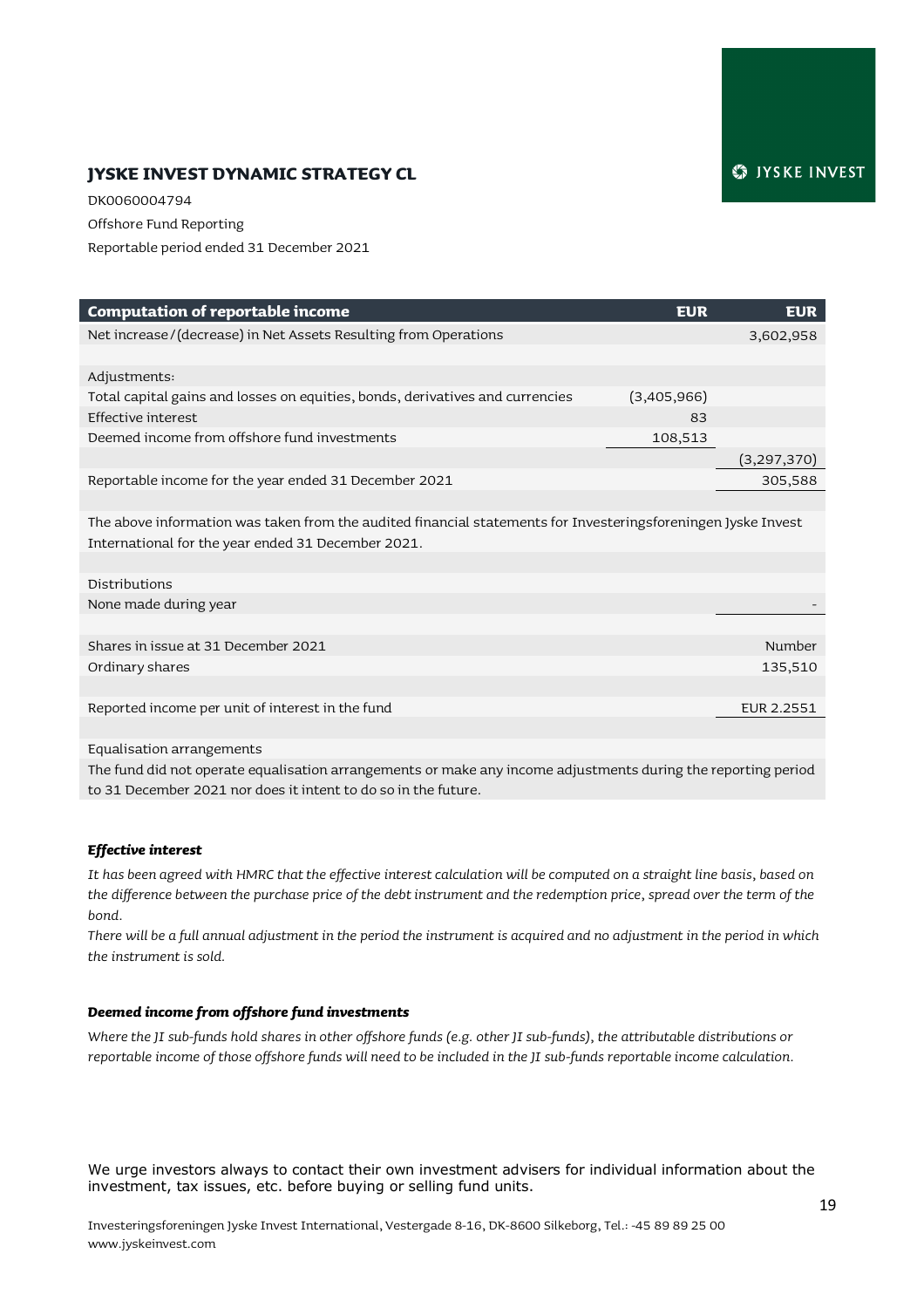# **JYSKE INVEST GROWTH STRATEGY CL**

DK0016262215 Offshore Fund Reporting Reportable period ended 31 December 2021

| <b>Computation of reportable income</b>                                                                       | <b>EUR</b>                                                                                                      | <b>EUR</b>    |
|---------------------------------------------------------------------------------------------------------------|-----------------------------------------------------------------------------------------------------------------|---------------|
| Net increase/(decrease) in Net Assets Resulting from Operations                                               |                                                                                                                 | 1,238,355     |
|                                                                                                               |                                                                                                                 |               |
| Adjustments:                                                                                                  |                                                                                                                 |               |
| Total capital gains and losses on equities, bonds, derivatives and currencies                                 | (1, 199, 634)                                                                                                   |               |
| Effective interest                                                                                            | $\mathbf{O}$                                                                                                    |               |
| Deemed income from offshore fund investments                                                                  | 25,586                                                                                                          |               |
|                                                                                                               |                                                                                                                 | (1, 174, 048) |
| Reportable income for the year ended 31 December 2021                                                         |                                                                                                                 | 64,307        |
|                                                                                                               |                                                                                                                 |               |
| The above information was taken from the audited financial statements for Investeringsforeningen Jyske Invest |                                                                                                                 |               |
| International for the year ended 31 December 2021.                                                            |                                                                                                                 |               |
|                                                                                                               |                                                                                                                 |               |
| Distributions                                                                                                 |                                                                                                                 |               |
| None made during year                                                                                         |                                                                                                                 |               |
|                                                                                                               |                                                                                                                 |               |
| Shares in issue at 31 December 2021                                                                           |                                                                                                                 | Number        |
| Ordinary shares                                                                                               |                                                                                                                 | 46,260        |
|                                                                                                               |                                                                                                                 |               |
| Reported income per unit of interest in the fund                                                              |                                                                                                                 | EUR 1.3901    |
|                                                                                                               |                                                                                                                 |               |
| Equalisation arrangements                                                                                     |                                                                                                                 |               |
|                                                                                                               | the contract of the contract of the contract of the contract of the contract of the contract of the contract of |               |

The fund did not operate equalisation arrangements or make any income adjustments during the reporting period to 31 December 2021 nor does it intent to do so in the future.

#### *Effective interest*

*It has been agreed with HMRC that the effective interest calculation will be computed on a straight line basis, based on the difference between the purchase price of the debt instrument and the redemption price, spread over the term of the bond.*

*There will be a full annual adjustment in the period the instrument is acquired and no adjustment in the period in which the instrument is sold.* 

#### *Deemed income from offshore fund investments*

*Where the JI sub-funds hold shares in other offshore funds (e.g. other JI sub-funds), the attributable distributions or reportable income of those offshore funds will need to be included in the JI sub-funds reportable income calculation.*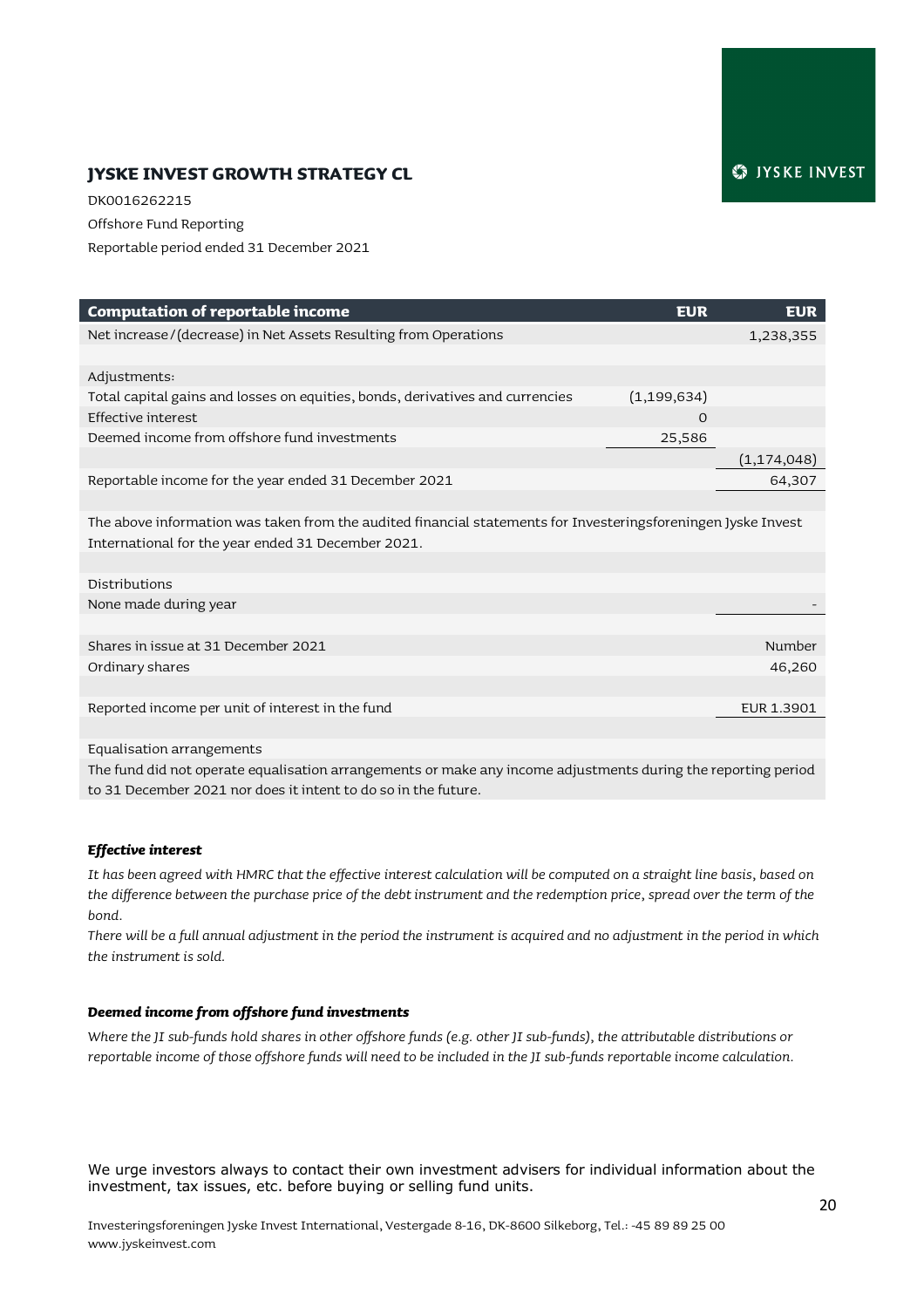# **JYSKE INVEST AGGRESSIVE STRATEGY CL**

DK0016262488 Offshore Fund Reporting Reportable period ended 31 December 2021

| <b>Computation of reportable income</b>                                                                       | <b>EUR</b>   | <b>EUR</b>  |
|---------------------------------------------------------------------------------------------------------------|--------------|-------------|
| Net increase/(decrease) in Net Assets Resulting from Operations                                               |              | 3,539,623   |
|                                                                                                               |              |             |
| Adjustments:                                                                                                  |              |             |
| Total capital gains and losses on equities, bonds, derivatives and currencies                                 | (3,512,164)  |             |
| Effective interest                                                                                            | $\Omega$     |             |
| Deemed income from offshore fund investments                                                                  | $\mathbf{O}$ |             |
|                                                                                                               |              | (3,512,164) |
| Reportable income for the year ended 31 December 2021                                                         |              | 27,459      |
|                                                                                                               |              |             |
| The above information was taken from the audited financial statements for Investeringsforeningen Jyske Invest |              |             |
| International for the year ended 31 December 2021.                                                            |              |             |
|                                                                                                               |              |             |
| Distributions                                                                                                 |              |             |
| None made during year                                                                                         |              |             |
|                                                                                                               |              |             |
| Shares in issue at 31 December 2021                                                                           |              | Number      |
| Ordinary shares                                                                                               |              | 79,729      |
|                                                                                                               |              |             |
| Reported income per unit of interest in the fund                                                              |              | EUR 0.3444  |
|                                                                                                               |              |             |
| Equalisation arrangements                                                                                     |              |             |

The fund did not operate equalisation arrangements or make any income adjustments during the reporting period to 31 December 2021 nor does it intent to do so in the future.

#### *Effective interest*

*It has been agreed with HMRC that the effective interest calculation will be computed on a straight line basis, based on the difference between the purchase price of the debt instrument and the redemption price, spread over the term of the bond.*

*There will be a full annual adjustment in the period the instrument is acquired and no adjustment in the period in which the instrument is sold.* 

#### *Deemed income from offshore fund investments*

*Where the JI sub-funds hold shares in other offshore funds (e.g. other JI sub-funds), the attributable distributions or reportable income of those offshore funds will need to be included in the JI sub-funds reportable income calculation.*